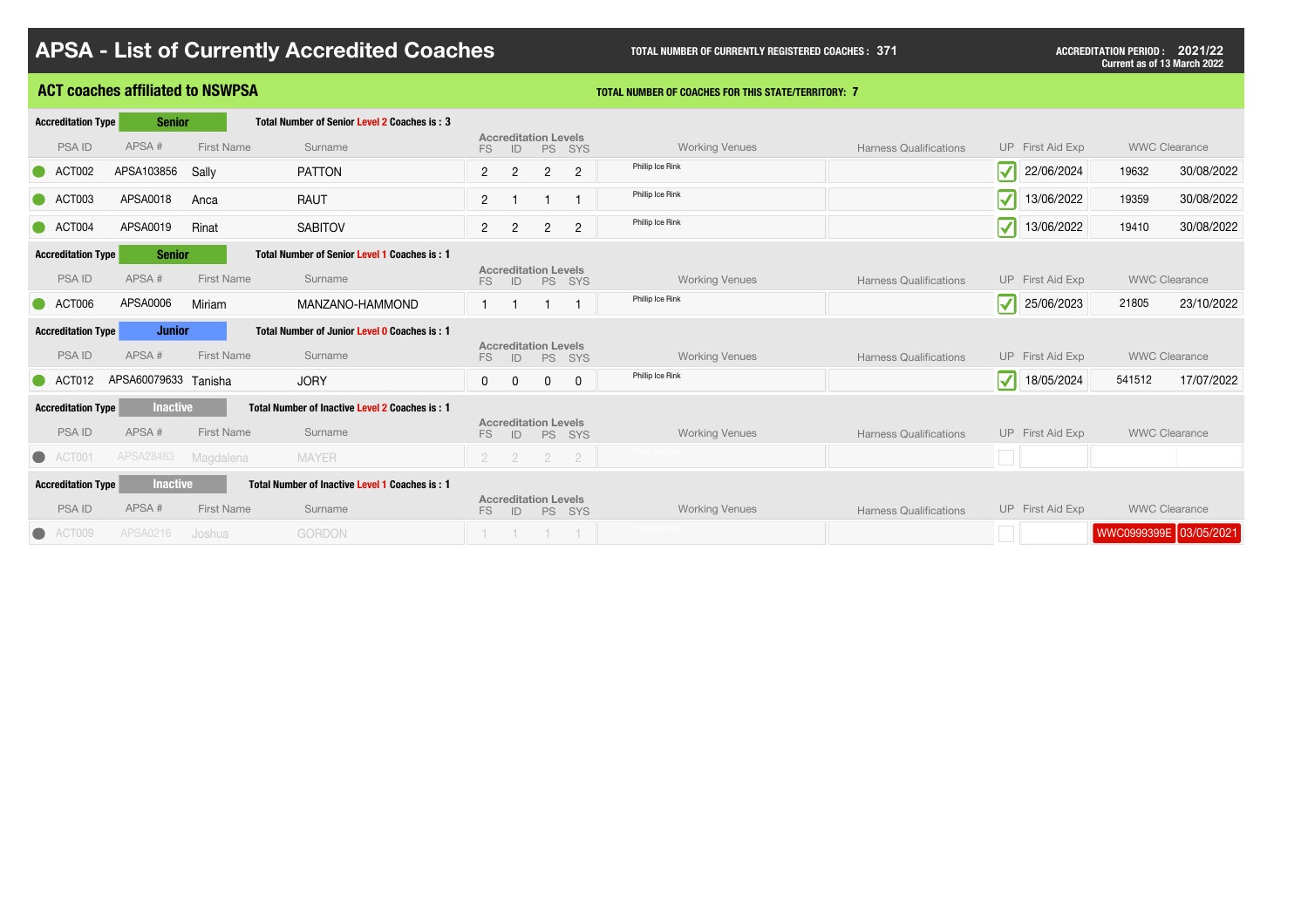### **New South Wales Professional Skaters' Association THE CONSTRANT CONCHES FOR THIS STATE/TERRITORY:** 146

| <b>Accreditation Type</b> |                   |                                                                                                                                                                                                     |                                                                                                       |                 |                |                |                                                                                |                 |                     |                     |                                                                |            |                                                                                                                                                                                                                                                                                   |
|---------------------------|-------------------|-----------------------------------------------------------------------------------------------------------------------------------------------------------------------------------------------------|-------------------------------------------------------------------------------------------------------|-----------------|----------------|----------------|--------------------------------------------------------------------------------|-----------------|---------------------|---------------------|----------------------------------------------------------------|------------|-----------------------------------------------------------------------------------------------------------------------------------------------------------------------------------------------------------------------------------------------------------------------------------|
| APSA#                     | <b>First Name</b> | Surname                                                                                                                                                                                             | FS                                                                                                    | ID              |                |                | <b>Working Venues</b>                                                          |                 |                     |                     |                                                                |            | <b>WWC Clearance</b>                                                                                                                                                                                                                                                              |
| APSA189398                | Susan             | <b>COBDEN</b>                                                                                                                                                                                       | 3 <sup>1</sup>                                                                                        |                 |                |                | Canterbury Olympic Ice Rink                                                    |                 |                     |                     | $ \boldsymbol{\mathcal{N}} $                                   | 31/01/2024 | WWC0828750E 13/10/2025                                                                                                                                                                                                                                                            |
| APSA0191                  | John              | <b>DUNN</b>                                                                                                                                                                                         |                                                                                                       | $\mathbf{3}$    |                |                | Macquarie Ice Rink                                                             |                 |                     |                     | $\blacktriangledown$                                           | 20/09/2022 | WWC1107713E 26/02/2027                                                                                                                                                                                                                                                            |
|                           | Catherine (Cathy) | <b>EVANS</b>                                                                                                                                                                                        | 3                                                                                                     | $\overline{2}$  | $\overline{2}$ | $\overline{2}$ | Macquarie Ice Rink                                                             |                 |                     |                     | $\blacktriangledown$                                           | 30/05/2024 | WWC0068014E 13/09/2023                                                                                                                                                                                                                                                            |
| APSA84392                 | Kylie             | <b>FENNELL</b>                                                                                                                                                                                      | 3                                                                                                     | $\overline{2}$  | 2 <sup>1</sup> | $\overline{2}$ | Canterbury Olympic Ice Rink<br>Macquarie Ice Rink                              |                 | Overhead<br>Harness | Harness<br>Assessor |                                                                | 14/02/2023 | WWC0801314E 06/03/2026                                                                                                                                                                                                                                                            |
| APSA21194                 | Adele             | <b>LEGHORN</b>                                                                                                                                                                                      | 3 <sup>1</sup>                                                                                        | $\overline{2}$  | 2 <sup>1</sup> | $\overline{2}$ | Penrith Ice Palace                                                             |                 |                     |                     | $ \boldsymbol{\mathcal{N}} $                                   | 01/07/2024 | WWC0820612E 30/09/2025                                                                                                                                                                                                                                                            |
| APSA54940                 | Elizabeth (Liz)   | LYNCH (CAIN)                                                                                                                                                                                        | 3 <sup>1</sup>                                                                                        | $\overline{2}$  | $\overline{2}$ | $\overline{2}$ | Ice Zoo<br>Macquarie Ice Rink                                                  |                 |                     |                     | $ \boldsymbol{\mathcal{N}} $                                   | 23/10/2024 | WWC1107446E 27/10/2026                                                                                                                                                                                                                                                            |
|                           | Monica            | <b>MACDONALD</b>                                                                                                                                                                                    | 3                                                                                                     | $\mathbf{3}$    | $\overline{2}$ | $\overline{2}$ | Macquarie Ice Rink                                                             |                 |                     |                     | $\blacktriangledown$                                           | 19/07/2022 | WWC1056948E 30/11/2026                                                                                                                                                                                                                                                            |
| APSA44993                 | Jean              | <b>MCGREGOR</b>                                                                                                                                                                                     | 3 <sup>1</sup>                                                                                        | $\overline{2}$  | $\overline{2}$ | $\overline{2}$ | Canterbury Olympic Ice Rink<br>Penrith Ice Palace<br>Liverpool Catholic Club   |                 |                     |                     | $\blacktriangledown$                                           | 18/09/2022 | WWC1095854E 29/11/2026                                                                                                                                                                                                                                                            |
| APSA20490                 | Michael           | <b>PASFIELD</b>                                                                                                                                                                                     | 3                                                                                                     | 3               | $\mathbf{3}$   | $\mathbf{3}$   | Macquarie Ice Rink                                                             | Pole<br>Harness |                     |                     | $\vert\blacktriangledown\vert$                                 | 26/06/2022 | WWC0859927E 08/12/2025                                                                                                                                                                                                                                                            |
| APSA89241                 | Madonna           | <b>RANDALL</b>                                                                                                                                                                                      | 3 <sup>1</sup>                                                                                        | $3\overline{3}$ | 3 <sup>°</sup> | 3              | Canterbury Olympic Ice Rink                                                    |                 | Overhead<br>Harness | Harness<br>Assessor |                                                                | 0/07/202   | WWC1053881E 30/06/2026                                                                                                                                                                                                                                                            |
| <b>Accreditation Type</b> |                   |                                                                                                                                                                                                     |                                                                                                       |                 |                |                |                                                                                |                 |                     |                     |                                                                |            |                                                                                                                                                                                                                                                                                   |
| APSA#                     | <b>First Name</b> | Surname                                                                                                                                                                                             | FS                                                                                                    | ID              |                |                | <b>Working Venues</b>                                                          |                 |                     |                     |                                                                |            | <b>WWC Clearance</b>                                                                                                                                                                                                                                                              |
| APSA0276                  | Louise            | <b>ALVEY</b>                                                                                                                                                                                        |                                                                                                       |                 |                | $\overline{2}$ | Canterbury Olympic Ice Rink<br>Macquarie Ice Rink<br>Penrith Ice Palace        |                 |                     |                     |                                                                | 23/05/2024 | WWC0455005E 09/08/2024                                                                                                                                                                                                                                                            |
|                           |                   | <b>AUBRECHT</b>                                                                                                                                                                                     |                                                                                                       | $\overline{2}$  |                |                | Liverpool Catholic Club<br>Penrith Ice Palace                                  | Pole<br>Harness | Overhead<br>Harness | Harness<br>Assessor | $\blacktriangledown$                                           | 30/05/2024 | WWC0023937E 27/07/2023                                                                                                                                                                                                                                                            |
|                           |                   | <b>BABOSHYN</b>                                                                                                                                                                                     | 2 <sup>1</sup>                                                                                        |                 |                |                | Macquarie Ice Rink                                                             |                 |                     |                     |                                                                | 30/05/2024 | WWC0180670E 08/07/2024                                                                                                                                                                                                                                                            |
|                           |                   | <b>BISSETT</b>                                                                                                                                                                                      | 2 <sup>1</sup>                                                                                        |                 |                |                | Hunter Ice Skating Stadium                                                     |                 |                     |                     |                                                                | 11/10/2023 | WWC1048370E 26/10/2021                                                                                                                                                                                                                                                            |
| APSA0030                  | Sean              | <b>CARLOW</b>                                                                                                                                                                                       | 2 <sup>1</sup>                                                                                        |                 |                |                | Macquarie Ice Rink<br>Ice Zoo                                                  |                 |                     |                     |                                                                | 17/08/2021 | WWC1107442V 02/12/2021                                                                                                                                                                                                                                                            |
|                           |                   | <b>CARR</b>                                                                                                                                                                                         | 2 <sup>1</sup>                                                                                        |                 | $2^{\circ}$    |                | Canterbury Olympic Ice Rink                                                    |                 |                     |                     |                                                                | 7/06/2021  | WWC0494552E 21/11/2024                                                                                                                                                                                                                                                            |
|                           |                   | <b>DIMITROV</b>                                                                                                                                                                                     | 2 <sup>1</sup>                                                                                        |                 |                |                | Liverpool Catholic Club<br>Penrith Ice Palace                                  |                 |                     |                     |                                                                | 16/06/2024 | WWCO851034E 15/06/2026                                                                                                                                                                                                                                                            |
| APSA0164                  | Gabriella         | <b>GUSTAFSON</b>                                                                                                                                                                                    | 2 <sup>1</sup>                                                                                        |                 |                |                | Liverpool Catholic Club                                                        |                 |                     |                     | $ \boldsymbol{\mathcal{N}} $                                   | 23/05/2024 | WWC0837543E 26/10/2025                                                                                                                                                                                                                                                            |
| APSA0064                  | Novi (Fei-Fei)    | <b>HARDY</b>                                                                                                                                                                                        | 2 <sup>1</sup>                                                                                        |                 |                |                | Canterbury Olympic Ice Rink                                                    |                 |                     |                     |                                                                | 23/05/2024 | WWC0210523E 14/01/2024                                                                                                                                                                                                                                                            |
| APSA0339                  | Viacheslav        | <b>KUZNETSOV</b>                                                                                                                                                                                    | 2 <sup>1</sup>                                                                                        |                 |                |                | Macquarie Ice Rink                                                             |                 |                     |                     | $\vert\blacktriangledown\vert$                                 | 30/05/2024 | WWC0822400E 02/10/2025                                                                                                                                                                                                                                                            |
| APSA0338                  | Liudmila          | <b>KUZNETSOVA</b>                                                                                                                                                                                   | $\mathbf{2}$                                                                                          |                 |                |                | Macquarie Ice Rink                                                             |                 |                     |                     | $\vert\blacktriangledown\vert$                                 | 30/05/2024 | WWC0822395E 02/10/2025                                                                                                                                                                                                                                                            |
|                           |                   | <b>LEGHORN</b>                                                                                                                                                                                      | 2 <sup>1</sup>                                                                                        |                 |                | $\overline{2}$ | Erina Ice Arena                                                                |                 |                     |                     |                                                                | 28/06/2024 | WWC0726505E 09/12/2025                                                                                                                                                                                                                                                            |
| APSA0014                  | Larissa           | <b>MATSKEL</b>                                                                                                                                                                                      | $\mathbf{2}$                                                                                          |                 |                |                | Hunter Ice Skating Stadium                                                     |                 |                     |                     | $\vert\blacktriangledown\vert$                                 | 11/10/2023 | WWC0819015E 28/09/2025                                                                                                                                                                                                                                                            |
| APSA3574                  | Judy              | <b>MCCULLOCH (BOSLER)</b>                                                                                                                                                                           | 2 <sup>1</sup>                                                                                        | $\mathbf{2}$    | 2 <sup>1</sup> | $\overline{2}$ | Macquarie Ice Rink                                                             |                 |                     |                     |                                                                | 25/06/2021 | WWC0199401E 10/04/2024                                                                                                                                                                                                                                                            |
|                           |                   | <b>Senior</b><br>APSA1182129<br>APSA1293957<br><b>Senior</b><br>APSA3741130 Pavel<br>APSA2420437 Slav<br>APSA2612959 Jennifer<br>APSA1672569 Stephen<br>APSA3741108 Yvette<br>APSA3785792 Christine | <b>Total Number of Senior Level 3 Coaches is: 10</b><br>Total Number of Senior Level 2 Coaches is: 23 |                 |                |                | <b>Accreditation Levels</b><br>PS SYS<br><b>Accreditation Levels</b><br>PS SYS |                 |                     |                     | <b>Harness Qualifications</b><br><b>Harness Qualifications</b> |            | UP First Aid Exp<br>$\blacktriangledown$<br>$\blacktriangledown$ ll<br>UP First Aid Exp<br>$\vert \mathcal{V} \vert$<br>$\vert \blacktriangledown \vert$<br>$\mathbf{V}$ $\mathbf{I}$<br>$\blacktriangledown$ ll<br>$\vert \blacktriangledown \vert$<br>$\vert \mathcal{V} \vert$ |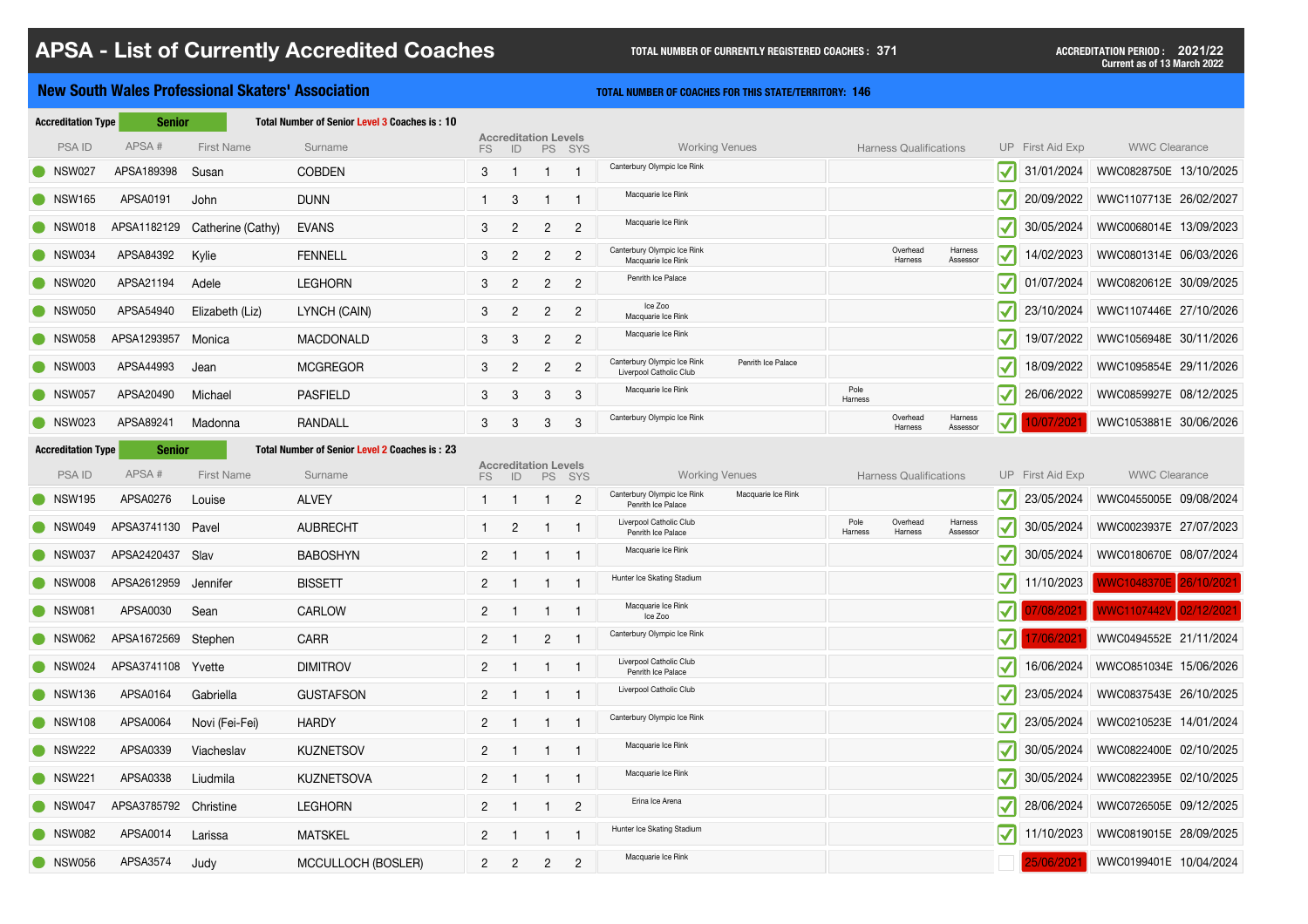|                           |                    |                   | <b>APSA - List of Currently Accredited Coaches</b>   |                       |                                   |                |                | <b>TOTAL NUMBER OF CURRENTLY REGISTERED COACHES: 371</b>                                  |                 |                               |                     |                                                | ACCREDITATION PERIOD: 2021/22<br><b>Current as of 13 March 2022</b> |
|---------------------------|--------------------|-------------------|------------------------------------------------------|-----------------------|-----------------------------------|----------------|----------------|-------------------------------------------------------------------------------------------|-----------------|-------------------------------|---------------------|------------------------------------------------|---------------------------------------------------------------------|
| • NSW193                  | APSA0266           | Adrien            | <b>MEHEUST</b>                                       | $\overline{2}$        |                                   |                |                | Penrith Ice Palace                                                                        |                 |                               |                     | $\mathbf{V}^{\prime}$<br>20/09/2022            | WWC0342266E 03/04/2024                                              |
| SW005                     | APSA88530          | Lisa              | MOODIE (MCKAY)                                       | $\mathbf{2}^{\prime}$ |                                   |                |                | Liverpool Catholic Club<br>Penrith Ice Palace                                             |                 |                               |                     | $\blacktriangledown$                           | WWC0001281E 18/06/2023                                              |
| Sand NSW091               | <b>APSA0040</b>    | Kristian          | <b>RYAN</b>                                          | $\mathbf{2}$          |                                   |                | $\overline{2}$ | Canterbury Olympic Ice Rink<br>Penrith Ice Palace                                         |                 |                               |                     |                                                | WWC0178126E 20/11/2023                                              |
| $\bullet$ NSW102          | APSA3712733        | Bradley           | <b>SANTER</b>                                        | 2 <sup>1</sup>        |                                   |                |                | Macquarie Ice Rink<br>Canterbury Olympic Ice Rink                                         | Pole<br>Harness | Overhead<br>Harness           | Harness<br>Assessor | $\blacktriangledown$<br>23/05/2024             | WWC0184532E 29/11/2023                                              |
| Sand NSW139               | APSA0166           | Lana              | <b>SCAHILL</b>                                       | $\overline{2}$        |                                   |                |                | Canterbury Olympic Ice Rink<br>Ice Zoo                                                    |                 |                               |                     | 08/12/2023<br>$\blacktriangledown$             | WWC0821678E 01/10/2025                                              |
| SW061                     | APSA49852          | <b>Chris</b>      | <b>STUART</b>                                        | $\overline{2}$        | $\overline{2}$                    | $2^{\circ}$    | $\overline{2}$ | Macquarie Ice Rink                                                                        |                 |                               |                     | 24/09/2023<br>$\blacktriangledown$             | WWC0205656E 28/12/2023                                              |
| NSW111                    | <b>APSA0074</b>    | Kristen           | <b>TRENI</b>                                         | $\mathbf{2}^{\prime}$ |                                   |                |                | Canterbury Olympic Ice Rink<br>Macquarie Ice Rink                                         |                 |                               |                     | 23/05/2024<br>$\blacktriangledown$             | WWC0184830E 25/11/2023                                              |
| NSW164                    | APSA0189           | Adam              | ZALEGOWSKI                                           | 2 <sup>1</sup>        |                                   |                |                | Canterbury Olympic Ice Rink                                                               | Pole<br>Harness | Overhead<br>Harness           |                     | 20/01/2024<br>$\blacktriangledown$             | WWC0979464E 09/04/2026                                              |
| • NSW192                  | APSA0265           | Rebecca           | <b>ZUMBO</b>                                         | $\overline{2}$        |                                   |                |                | Macquarie Ice Rink                                                                        |                 |                               |                     | 30/07/2022<br>$\blacktriangledown$             | WWC0445566E 17/12/2024                                              |
| <b>Accreditation Type</b> | <b>Senior</b>      |                   | <b>Total Number of Senior Level 1 Coaches is: 59</b> |                       |                                   |                |                |                                                                                           |                 |                               |                     |                                                |                                                                     |
| <b>PSAID</b>              | APSA#              | <b>First Name</b> | Surname                                              | FS                    | <b>Accreditation Levels</b><br>ID | <b>PS</b>      | SYS            | <b>Working Venues</b>                                                                     |                 | <b>Harness Qualifications</b> |                     | UP First Aid Exp                               | <b>WWC Clearance</b>                                                |
| NSW009                    | APSA0024           | Tala (Tamila)     | ALLBUTT (KAPLINOVSKY)                                |                       |                                   |                |                | Liverpool Catholic Club                                                                   |                 |                               |                     | $\blacktriangledown$<br>23/05/2024             | WWC0853227E 27/11/2025                                              |
| SW085                     | APSA0035           | Alix-Myra         | <b>ANDERSON</b>                                      |                       |                                   |                |                | Canterbury Olympic Ice Rink                                                               |                 |                               |                     | $ \blacktriangledown $                         | WWC0257167E 07/02/2024                                              |
| SW048                     | APSA3741119 Linda  |                   | <b>AUBRECHT</b>                                      |                       |                                   |                |                | Penrith Ice Palace                                                                        |                 |                               |                     | 19/06/2024                                     | WWC0024233E 25/07/2023                                              |
| NSW064                    | APSA0021           | Victoria (Vicki)  | <b>AYRES</b>                                         |                       | - 1                               | $\overline{1}$ |                | Macquarie Ice Rink<br>Ice Zoo                                                             |                 |                               |                     | 24/09/2023<br>$ \blacktriangledown $           | WWC0004747E 27/06/2023                                              |
| SW059                     | APSA188647         | Charmain          | <b>BARNSLEY</b>                                      |                       |                                   |                |                | Canterbury Olympic Ice Rink                                                               |                 |                               |                     | 01/12/2024                                     | WWC0043863E 30/07/2023                                              |
| $\bullet$ NSW254          | APSA0386           | Sarah (Rachael)   | <b>BATEY</b>                                         |                       |                                   | -1             |                | Canterbury Olympic Ice Rink                                                               |                 |                               |                     | 30/01/2024                                     | WWC1102512E 27/11/2026                                              |
| SW028                     | APSA3874597 Heidi  |                   | <b>BEYER</b>                                         |                       |                                   |                |                | Hunter Ice Skating Stadium                                                                |                 |                               |                     | 16/07/2023<br>$ \blacktriangledown $           | WWC0830028E 15/10/2025                                              |
| • NSW199                  | APSA0292           | Anne              | <b>BROOKS (RAMOS)</b>                                |                       |                                   | $\overline{1}$ |                | Ice Zoo                                                                                   |                 |                               |                     | 21/06/2024<br>$\vert \blacktriangledown \vert$ | WWC0545329E 28/11/2024                                              |
| SW015                     | APSA3199450 Tricia |                   | <b>BURNS</b>                                         |                       | - 1                               | $\overline{1}$ |                | Hunter Ice Skating Stadium                                                                |                 |                               |                     | 11/10/2023<br>$ \blacktriangledown $           | WWC1086059E 09/08/2026                                              |
| • NSW105                  | APSA0059           | Kara              | <b>BURROWS (JOHNSON)</b>                             |                       |                                   |                |                | Hunter Ice Skating Stadium                                                                |                 |                               |                     | 26/06/2022<br>$ \blacktriangledown $           | WWC0144647E 23/10/2023                                              |
| SW097                     | APSA0047           | Jason             | <b>CHAN</b>                                          |                       | - 1                               | -1             |                | Liverpool Catholic Club                                                                   |                 |                               |                     | 27/05/2021                                     | WWC0027286E 16/07/2023                                              |
| $\bullet$ NSW294          | APSA0273           | Gigi Nikita (GG)  | <b>CHARYTONOW</b>                                    |                       |                                   |                |                | Ice Zoo<br>IceArenA                                                                       |                 |                               |                     | 23/06/2024                                     | WWC1746823E 28/08/2023                                              |
| • NSW125                  | APSA0100           | Sarah             | <b>CULLEN</b>                                        |                       |                                   |                |                | Canterbury Olympic Ice Rink<br>Erina Ice Arena<br>Hunter Ice Skating Stadium              |                 |                               |                     | 30/05/2024<br>$ \blacktriangledown $           | WWC0232737E 10/02/2024                                              |
| SW029                     | APSA0022           | Mayret            | <b>DJAMIRZE</b>                                      |                       |                                   | $\overline{1}$ |                | Macquarie Ice Rink                                                                        |                 |                               |                     | 29/09/2022<br>$ \blacktriangledown $           | WWC0180644E 29/11/2023                                              |
| • NSW134                  | APSA0163           | Sarah             | <b>DURBRIDGE</b>                                     |                       |                                   |                |                | Canterbury Olympic Ice Rink<br>Ice Zoo                                                    |                 |                               |                     | 27/05/2024<br>$\vert \blacktriangledown \vert$ | WWC0826688E 17/10/2025                                              |
| <b>NSW202</b>             | APSA0310           | Brittany          | ELLIOTT-WATKINS                                      |                       | $\mathbf 0$                       | $\overline{0}$ | $\mathbf 0$    | Hunter Ice Skating Stadium                                                                |                 |                               |                     | 28/06/2024<br>$ \boldsymbol{\mathcal{N}} $     | WWC0663877E 28/09/2025                                              |
| <b>NSW203</b>             | APSA0311           | Ashleigh          | <b>EVANS</b>                                         |                       |                                   |                |                | Macquarie Ice Rink                                                                        |                 |                               |                     | $\bm{\mathsf{V}}$ ll<br>26/06/2021             | WWC0674177E 03/04/2025                                              |
| <b>O</b> NSW228           | APSA0349           | Natalie           | <b>FISHER</b>                                        |                       |                                   |                |                | Erina Ice Arena<br>Macquarie Ice Rink<br>Hunter Ice Skating Stadium<br>Penrith Ice Palace |                 |                               |                     |                                                | 28/11/2022   WWC0022541E 11/07/2023                                 |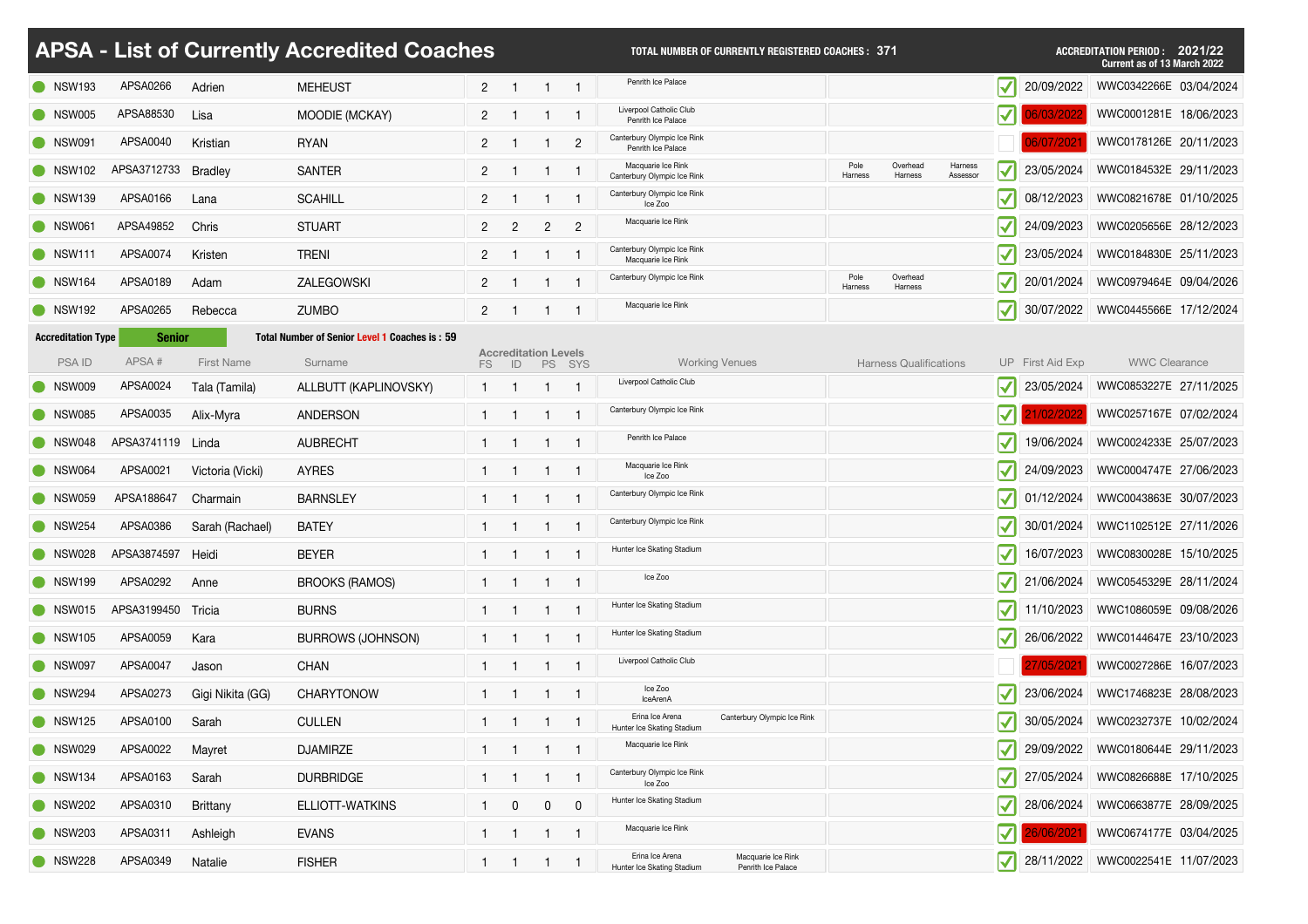|                  |                 |                  | <b>APSA - List of Currently Accredited Coaches</b> |  |                | <b>TOTAL NUMBER OF CURRENTLY REGISTERED COACHES: 371</b>                |                                  |            | <b>ACCREDITATION PERIOD : 2021/22</b><br><b>Current as of 13 March 2022</b> |
|------------------|-----------------|------------------|----------------------------------------------------|--|----------------|-------------------------------------------------------------------------|----------------------------------|------------|-----------------------------------------------------------------------------|
| $\bullet$ NSW274 | <b>APSA0407</b> | Alexander (Alex) | <b>FITZSIMMONS</b>                                 |  |                | Ice Zoo<br>Canterbury Olympic Ice Rink                                  | $\blacktriangledown$             | 23/05/2024 | WWC1806185E 07/12/2023                                                      |
| NSW284           | APSA0449        | Stephanie        | <b>FIUTOWSKI</b>                                   |  |                | Penrith Ice Palace                                                      | $\blacktriangledown$             | 02/06/2022 | WWC1501122E 13/12/2023                                                      |
| <b>O</b> NSW143  | APSA0175        | Ammellia         | <b>FU</b>                                          |  |                | Canterbury Olympic Ice Rink                                             | $\blacktriangledown$             | 30/05/2024 | WWC1023332E 27/05/2026                                                      |
| $\bullet$ NSW171 | APSA0218        | Andriana         | <b>FU</b>                                          |  |                | Canterbury Olympic Ice Rink                                             |                                  |            | WWC0116054E 30/09/2023                                                      |
| $\bullet$ NSW010 | APSA2998109     | Sarah            | <b>GIBSON</b>                                      |  |                | Penrith Ice Palace                                                      |                                  | 18/04/2024 | WWC0025421E 27/07/2023                                                      |
| $\bullet$ NSW205 | APSA0314        | Romy             | <b>GROGAN</b>                                      |  |                | Canterbury Olympic Ice Rink                                             | $\blacktriangledown$             | 07/11/2022 | WWC1854777E 22/03/2024                                                      |
| $\bullet$ NSW158 | APSA0202        | <b>Bianca</b>    | <b>HA</b>                                          |  |                | Liverpool Catholic Club                                                 |                                  | 01/04/2024 | WWC1398944E 27/06/2022                                                      |
| <b>O</b> NSW153  | APSA0169        | Simon            | <b>HARDY</b>                                       |  |                | Canterbury Olympic Ice Rink<br>Liverpool Catholic Club                  | $\vert\blacktriangledown\vert$   | 30/05/2024 | WWC0837046E 24/10/2025                                                      |
| NSW033           | APSA0023        | <b>Michelle</b>  | <b>HARLEY</b>                                      |  |                | Liverpool Catholic Club                                                 |                                  |            | WWC0101700E 03/10/2023                                                      |
| <b>O</b> NSW173  | APSA0224        | Katie            | <b>HENSLEY</b>                                     |  |                | Penrith Ice Palace                                                      | $\blacktriangledown$             | 27/05/2024 | WWC1195876E 15/12/2021                                                      |
| <b>NSW207</b>    | APSA0317        | Paula            | <b>JAGODZINSKA</b>                                 |  |                | Canterbury Olympic Ice Rink                                             | $\blacktriangledown$             | 19/12/2024 | WWC0577128E 30/01/2025                                                      |
| $\bullet$ NSW124 | APSA0107        | Melinda          | <b>KENNEDY</b>                                     |  |                | Penrith Ice Palace<br>Liverpool Catholic Club                           | $ \blacktriangledown $           | 27/04/2022 | WWC1013094E 17/05/2026                                                      |
| <b>O</b> NSW151  | APSA0183        | <b>Brendan</b>   | <b>KERRY</b>                                       |  |                | Macquarie Ice Rink                                                      | $\blacktriangledown$             | 07/07/2022 | WWC2150390E 02/07/2025                                                      |
| <b>O</b> NSW130  | APSA0106        | Chantelle        | <b>KERRY</b>                                       |  |                | Macquarie Ice Rink                                                      | $ \boldsymbol{\mathcal{N}} $     |            | WWC0540725E 11/02/2025                                                      |
| NSW308           | APSA0499        | Anastasia        | KUZNETSOVA (OZEROVA)                               |  |                |                                                                         | $\blacktriangledown$             | 02/11/2022 | WWC1951381E 03/07/2024                                                      |
| <b>NSW261</b>    | APSA0394        | <b>Brian</b>     | <b>LEE</b>                                         |  |                | Macquarie Ice Rink                                                      |                                  |            | 04/08/2022   WWC1704674E 27/06/2023                                         |
| <b>O</b> NSW168  | APSA0235        | Stacey           | <b>LEGHORN</b>                                     |  |                | Penrith Ice Palace<br>Canterbury Olympic Ice Rink                       | $\blacktriangledown$             | 01/07/2024 | WWC0272574E 18/02/2024                                                      |
| NSW319           | APSA0510        | Marie-Claude     | LEROUX-GIGUERE                                     |  |                | Ice Zoo                                                                 | $\vert \blacktriangledown \vert$ | 10/11/2022 | WWC2025682E 22/10/2024                                                      |
| <b>NSW268</b>    | APSA0402        | Nicole           | <b>LEWIS</b>                                       |  |                | Liverpool Catholic Club                                                 | $ \blacktriangledown $           | 22/06/2022 | WWC0486715E 30/09/2024                                                      |
| $\bullet$ NSW177 | APSA0227        | Elisabeth        | <b>MARYANOV</b>                                    |  |                | Ice Zoo<br>Penrith Ice Palace                                           | $ \blacktriangledown $           | 31/03/2024 | WWC0270456E 15/02/2024                                                      |
| <b>O</b> NSW129  | APSA0113        | Elizabeth        | <b>MAYERS</b>                                      |  |                | Canterbury Olympic Ice Rink<br>Penrith Ice Palace<br>Macquarie Ice Rink |                                  | 24/06/2024 | WWC0815358E 26/04/2026                                                      |
| NSW296           | APSA0480        | <b>Brad</b>      | <b>MCLACHLAN</b>                                   |  |                | Hunter Ice Skating Stadium                                              | $ \blacktriangledown $           |            | 29/12/2022   WWC1720563E 24/07/2023                                         |
| <b>NSW106</b>    | APSA0062        | Greg             | <b>MERRIMAN</b>                                    |  |                | Canterbury Olympic Ice Rink                                             | $\blacktriangledown$             | 23/05/2024 | WWC0413962E 01/07/2024                                                      |
| SW320            | APSA0199        | Amy              | <b>NEWBERY</b>                                     |  |                | Hunter Ice Skating Stadium                                              | $ \blacktriangledown $           | 29/03/2024 | WWC2163933E 06/08/2025                                                      |
| NSW086           | APSA0034        | Nicole           | <b>NYMAN</b>                                       |  | $\overline{1}$ | Erina Ice Arena<br>Macquarie Ice Rink                                   | $ \blacktriangledown $           |            | 26/10/2022 WWC0880059E 06/01/2026                                           |
| NSW107           | APSA0061        | Danielle         | O'BRIEN                                            |  |                | Canterbury Olympic Ice Rink                                             | $ \blacktriangledown $           | 23/05/2024 | WWC0413959E 01/07/2024                                                      |
| <b>NSW133</b>    | APSA0091        | Cameron          | <b>ORD</b>                                         |  |                | Liverpool Catholic Club                                                 | $ \blacktriangledown $           | 23/05/2024 | WWC0637189E 21/04/2025                                                      |
| NSW198           | APSA0291        | Katie            | <b>PASFIELD</b>                                    |  | 1 1 1 1        | Macquarie Ice Rink                                                      |                                  |            | 26/06/2022   WWC1208691E 09/01/2022                                         |
| • NSW126         | APSA0099        | <b>Blaise</b>    | <b>PEARCE</b>                                      |  |                | Macquarie Ice Rink                                                      |                                  |            | 12/09/2022   WWC0414031E 07/09/2024                                         |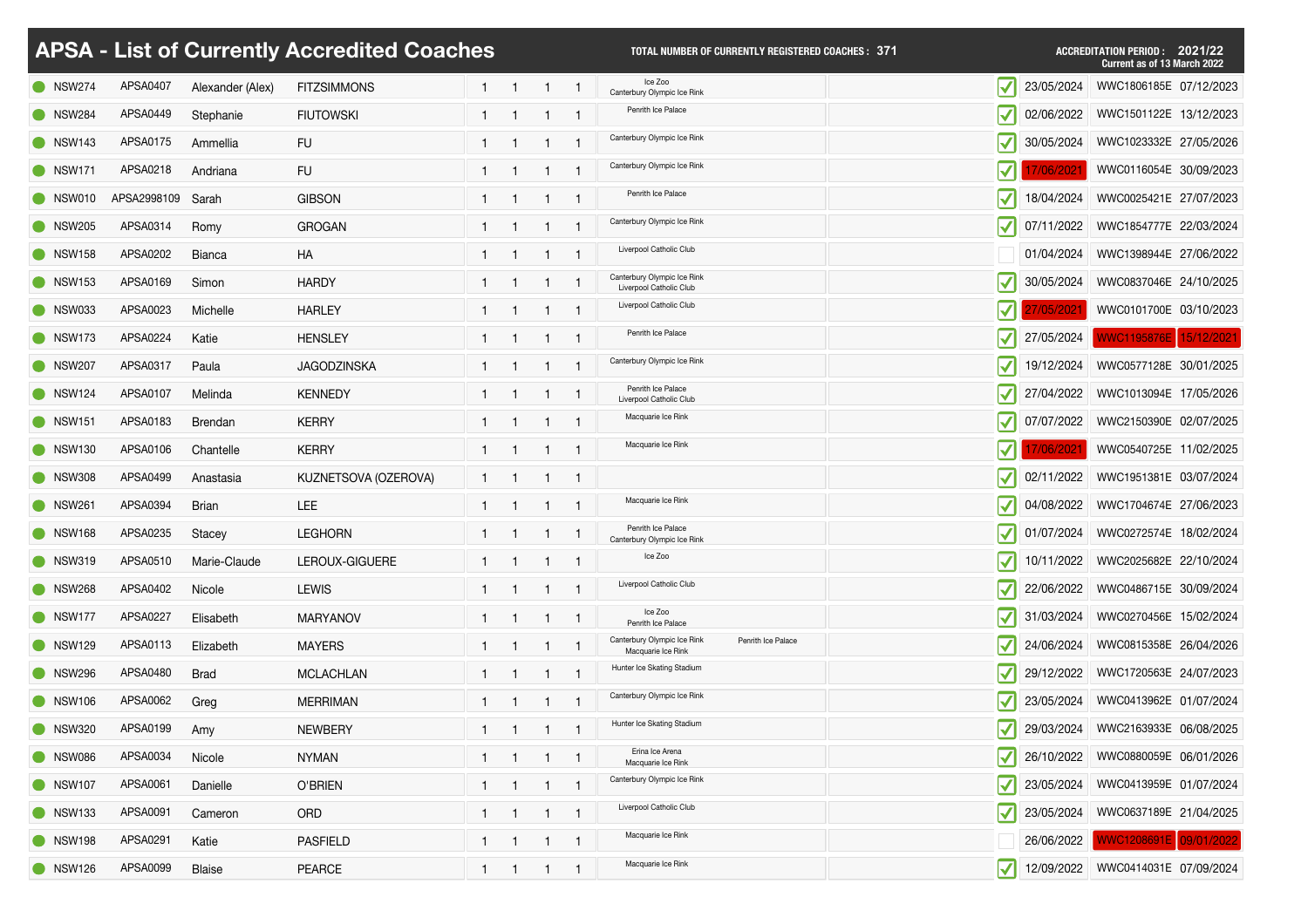|                           |                          |                   | <b>APSA - List of Currently Accredited Coaches</b> |              |                                   |                  |                | <b>TOTAL NUMBER OF CURRENTLY REGISTERED COACHES: 371</b> |                                  |                  | <b>ACCREDITATION PERIOD: 2021/22</b><br><b>Current as of 13 March 2022</b> |            |
|---------------------------|--------------------------|-------------------|----------------------------------------------------|--------------|-----------------------------------|------------------|----------------|----------------------------------------------------------|----------------------------------|------------------|----------------------------------------------------------------------------|------------|
| SW137                     | APSA0172                 | Diana             | <b>PHAM</b>                                        |              |                                   |                  |                | Liverpool Catholic Club                                  | $\sqrt{}$                        | 02/06/2024       | WWC0411049E 20/06/2024                                                     |            |
| $\bullet$ NSW114          | APSA0080                 | Nicole            | PORTER-BARBER                                      |              |                                   |                  |                | Penrith Ice Palace                                       |                                  |                  | WWC0090820E 03/10/2023                                                     |            |
| • NSW214                  | APSA0325                 | Barbora           | <b>PRADEAUX</b>                                    |              |                                   |                  |                | Liverpool Catholic Club                                  | $\blacktriangledown$             | 23/05/2024       | WWC0640957E 11/03/2025                                                     |            |
| <b>O</b> NSW101           | APSA0057                 | Georgina          | <b>REILLY (WILLIAMS)</b>                           |              |                                   |                  |                | Canterbury Olympic Ice Rink                              | $ \blacktriangledown $           |                  | WWC0024766E 13/07/2023                                                     |            |
| <b>NSW189</b>             | APSA0262                 | Hayley            | <b>ROTONDO</b>                                     |              |                                   |                  |                | Canterbury Olympic Ice Rink                              | $\blacktriangledown$             | 03/03/2024       | WWC1558321E 17/01/2023                                                     |            |
| SW098                     | APSA0050                 | Rebecca           | <b>ROWE</b>                                        |              |                                   |                  |                | Macquarie Ice Rink                                       | $\blacktriangledown$             | 23/02/2024       | WWC0029421E 20/07/2023                                                     |            |
| $\bullet$ NSW117          | APSA0086                 | Lynette           | <b>SCHULTZ</b>                                     |              |                                   |                  |                | Liverpool Catholic Club                                  | $\blacktriangledown$             | 30/05/2024       | WWC0510705E 16/10/2024                                                     |            |
| SW019                     | APSA1293968 Sergei       |                   | <b>SHAKHRAI</b>                                    |              |                                   |                  |                | Liverpool Catholic Club<br>Ice Zoo                       |                                  | 23/06/2022       | WWC0001560E 17/06/2024                                                     |            |
| <b>NSW220</b>             | APSA0337                 | Shania            | <b>SIME</b>                                        |              |                                   |                  |                | Ice Zoo<br>Liverpool Catholic Club                       | $ \boldsymbol{\mathcal{N}} $     | 4/11/202         | WWC1703382E 26/06/2023                                                     |            |
| NSW179                    | APSA0229                 | Madelene          | <b>SMITH</b>                                       |              |                                   | $\mathbf{1}$     |                | Liverpool Catholic Club                                  | $ \boldsymbol{\mathcal{N}} $     | 30/01/2024       | WWC0429021E 11/07/2024                                                     |            |
| SW043                     | APSA3790114 Anna         |                   | TRAMOSLJANIN (DJAMIRZE)                            |              |                                   |                  |                | Macquarie Ice Rink                                       |                                  |                  | WWC1073225E 25/10/2021                                                     |            |
| $\bullet$ NSW110          | APSA3851718 Mark         |                   | <b>WEBSTER</b>                                     |              |                                   |                  |                | Penrith Ice Palace<br>Canterbury Olympic Ice Rink        | $ \blacktriangledown $           | 4/06/2021        | WWC0175107E 16/11/2023                                                     |            |
| <b>Accreditation Type</b> | <b>Junior</b>            |                   | Total Number of Junior Level 0 Coaches is: 26      |              |                                   |                  |                |                                                          |                                  |                  |                                                                            |            |
| <b>PSAID</b>              | APSA#                    | <b>First Name</b> | Surname                                            | FS           | <b>Accreditation Levels</b><br>ID |                  | PS SYS         | <b>Working Venues</b>                                    | <b>Harness Qualifications</b>    | UP First Aid Exp | <b>WWC Clearance</b>                                                       |            |
| $\bullet$ NSW244          | APSA0374                 | Jessica           | <b>AIRD</b>                                        |              | $\overline{0}$                    | $\overline{0}$   | $\overline{0}$ | Canterbury Olympic Ice Rink                              |                                  |                  | 19/07/2022   WWC1673474E 15/05/2023                                        |            |
| $\bullet$ NSW326          | APSA0479                 | Estefania         | <b>BONFANTE</b>                                    | $\mathbf{0}$ | $\overline{0}$                    | $\boldsymbol{0}$ | 0              | Macquarie Ice Rink                                       |                                  | 28/07/2023       | WWC1997197E 05/09/2024                                                     |            |
| <b>NSW201</b>             | APSA0309                 | Imogen            | <b>CASEY</b>                                       | 0            | $\Omega$                          | $\overline{0}$   | $\mathbf 0$    | Liverpool Catholic Club                                  |                                  | 13/09/2022       | WWC0654178E 19/03/2025                                                     |            |
| <b>NSW288</b>             | APSA0454                 | Leah              | <b>CLOKE</b>                                       | $\mathbf{0}$ | $\overline{0}$                    | $\overline{0}$   | $\mathbf 0$    | Hunter Ice Skating Stadium<br><b>IceHQ</b>               | $ \blacktriangledown $           | 03/02/2023       | 1452370A-01                                                                | 31/08/2023 |
| <b>NSW0323</b>            | APSA0518                 | <b>Brooke</b>     | <b>CRAWFORD</b>                                    | $\mathbf{0}$ | $\Omega$                          | $\overline{0}$   | $\mathbf 0$    | Ice Zoo                                                  |                                  |                  | 30/11/2022   WWC0512061E 02/05/2022                                        |            |
| $\bullet$ NSW253          | APSA0385                 | Robert            | DA PRA                                             | $\mathbf{0}$ | $\overline{0}$                    | $\overline{0}$   | $\mathbf 0$    | Liverpool Catholic Club                                  |                                  | 28/06/2021       | WWC0978602E 12/07/2021                                                     |            |
|                           | NSW325 APSA36610820 Abby |                   | <b>DRUERY</b>                                      | $\mathbf{0}$ | 0                                 | $\mathbf 0$      | $\mathbf 0$    | Ice Zoo                                                  |                                  | 04/02/2025       | WWC2122490E 21/04/2025                                                     |            |
| <b>NSW321</b>             | APSA0515                 | Rachel            | <b>FIUTOWSKI</b>                                   | $\mathbf{0}$ | $\Omega$                          | $\overline{0}$   | $\mathbf 0$    | Penrith Ice Palace                                       | $ \boldsymbol{\mathcal{N}} $     | 08/10/2023       | <b>TBC</b>                                                                 | 14/03/2022 |
| <b>NSW299</b>             | APSA0490                 | Kate              | <b>GEERING</b>                                     | $\mathbf{0}$ | $\overline{0}$                    | $\overline{0}$   | $\mathsf{O}$   | Liverpool Catholic Club                                  | $\vert \mathcal{V} \vert$        | 30/04/2024       | WWC1953183E 26/06/2024                                                     |            |
| NSW300                    | APSA0491                 | Chloe             | <b>GILES</b>                                       | $\mathbf{0}$ | $\overline{0}$                    | $\overline{0}$   | $\mathbf 0$    |                                                          |                                  |                  | N/A                                                                        | 28/08/2021 |
| <b>O</b> NSW161           | APSA0206                 | Tya               | <b>GREENTREE</b>                                   | $\mathbf{0}$ | $\overline{0}$                    | $\overline{0}$   | $\mathbf 0$    | Liverpool Catholic Club                                  |                                  | 15/05/2024       | WWC0153799E 20/08/2024                                                     |            |
| NSW329                    | APSA0522                 | Nee Shuang        | <b>HENG</b>                                        | $\mathbf{0}$ | $\overline{0}$                    | $\mathbf 0$      | $\mathbf 0$    | Ice Zoo                                                  | $\vert \blacktriangledown \vert$ | 15/01/2024       | WWC0285334E 19/01/2023                                                     |            |
| NSW264                    | APSA0398                 | Tessa             | <b>HOBDAY</b>                                      | $\mathbf{0}$ | $\overline{0}$                    | $\overline{0}$   | $\mathbf 0$    | Macquarie Ice Rink                                       | $ \blacktriangledown $           |                  | 02/11/2022   WWC1846709E 16/02/2024                                        |            |
| SW304                     | APSA0495                 | Maddison          | <b>INGLIMA</b>                                     | $\mathbf 0$  | $\overline{0}$                    | $\Omega$         | $\mathbf 0$    | Liverpool Catholic Club                                  | $ \boldsymbol{\mathcal{N}} $     |                  | 10/02/2025   WWC1955510E 01/07/2024                                        |            |
| SW328                     | APSA0524                 | Monique           | <b>LAWRENCE</b>                                    | $\mathbf{0}$ | $\overline{0}$                    | $\mathbf 0$      | $\mathsf{O}$   | Liverpool Catholic Club<br>Phillip Ice Rink              |                                  | 15/10/2024       | 557249                                                                     | 06/02/2023 |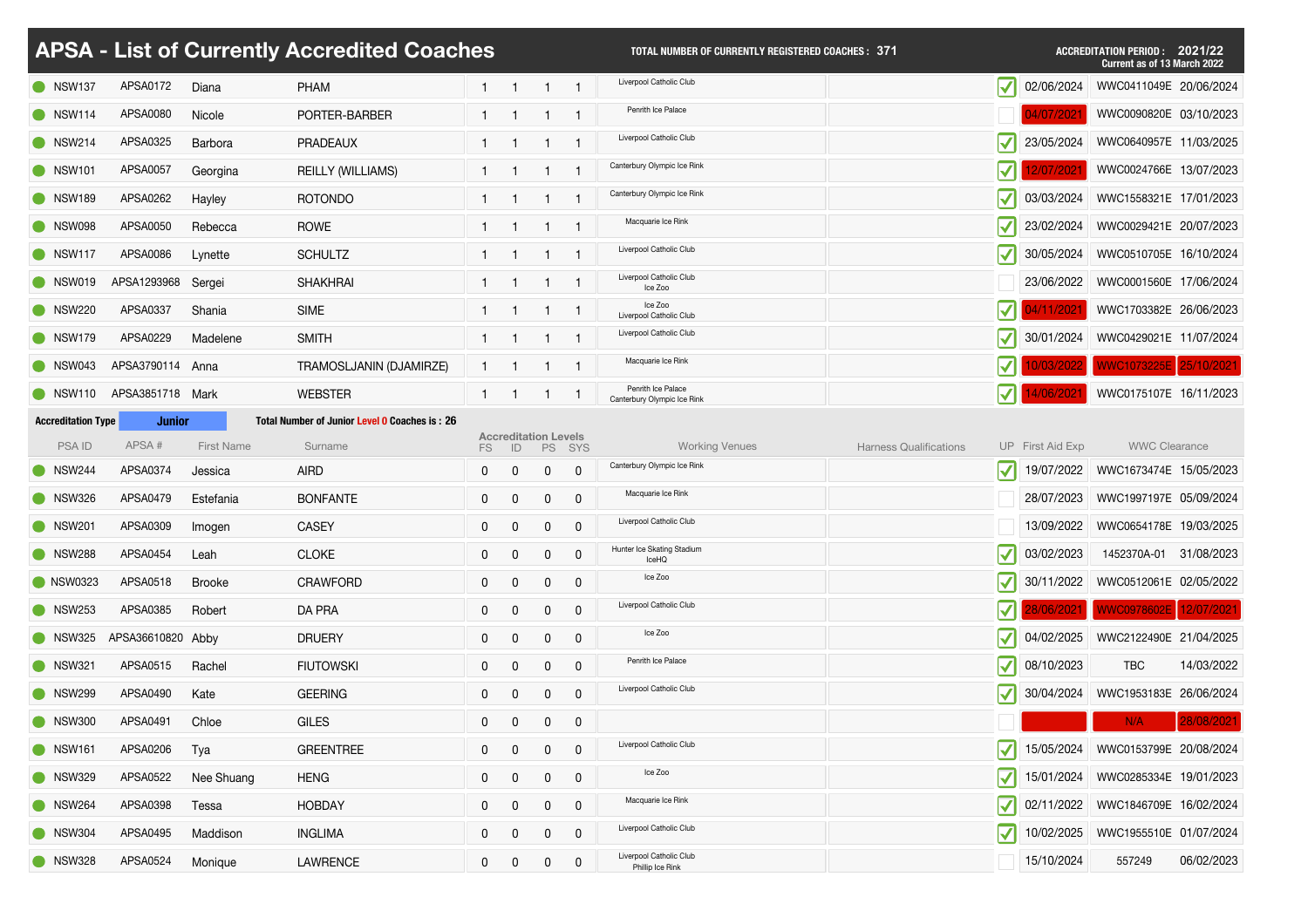|                                     |                                   |                       | APSA - List of Currently Accredited Coaches               |                |                                   |                  |                | <b>TOTAL NUMBER OF CURRENTLY REGISTERED COACHES: 371</b>        |                               |                              |                  | <b>ACCREDITATION PERIOD :</b><br>2021/22<br><b>Current as of 13 March 2022</b> |
|-------------------------------------|-----------------------------------|-----------------------|-----------------------------------------------------------|----------------|-----------------------------------|------------------|----------------|-----------------------------------------------------------------|-------------------------------|------------------------------|------------------|--------------------------------------------------------------------------------|
| <b>NSW265</b>                       | APSA0399                          | William               | <b>LEE</b>                                                | $\mathbf 0$    | $\overline{0}$                    | $\mathbf 0$      | $\mathbf 0$    | Macquarie Ice Rink                                              |                               |                              | 15/11/2022       | WWC1682242E 05/06/2023                                                         |
| $\bigcirc$ NSW331                   | APSA0525                          | Dominik               | <b>MAUTNER</b>                                            | $\mathbf{0}$   |                                   | $\overline{0}$   | $\overline{0}$ | Macquarie Ice Rink                                              |                               |                              | 29/12/2023       | 01/05/2023<br>N/A                                                              |
| SW324                               | APSA0270                          | Elysha                | <b>MCCAULEY</b>                                           | $\mathbf 0$    | $\overline{0}$                    | $\boldsymbol{0}$ | $\mathbf 0$    | <b>IceArenA</b>                                                 |                               | $ \blacktriangledown $       | 16/02/2024       | SRN 0071-6284 28/01/2026                                                       |
| <b>O</b> NSW0322                    | APSA0517                          | Victoria (Viktoriia)  | <b>MISHINA</b>                                            | $\mathbf{0}$   | $\overline{0}$                    | $\mathbf 0$      | $\mathbf 0$    | Macquarie Ice Rink<br>Ice Zoo                                   |                               | $\vert \checkmark \vert$     | 15/04/2024       | WWC2278640V 25/03/2026                                                         |
| <b>NSW273</b>                       | APSA0406                          | Caitlin               | <b>MOUTSOS</b>                                            | $\mathbf{0}$   | $\overline{0}$                    | $\mathbf 0$      | $\overline{0}$ | Penrith Ice Palace                                              |                               | $\vert \checkmark \vert$     | 26/05/2024       | WWC2236517E 28/01/2026                                                         |
| <b>NSW213</b>                       | APSA0324                          | Taryn                 | <b>MUEHLBACHER</b>                                        | $\mathbf 0$    | $\overline{0}$                    | $\mathbf 0$      | $\overline{0}$ | Sydney Ice Arena                                                |                               | $ \boldsymbol{\checkmark} $  | 02/11/2022       | WWC1991875E 27/08/2024                                                         |
| $\bullet$ NSW309                    | APSA0500                          | Gemma                 | <b>PAGE</b>                                               | $\mathbf{0}$   | $\overline{0}$                    | $\mathbf 0$      | $\mathbf 0$    | Hunter Ice Skating Stadium                                      |                               | $ \boldsymbol{\mathcal{N}} $ | 29/03/2024       | WWC1648938E 01/07/2025                                                         |
| NSW318                              | APSA0521                          | Amelia                | <b>STOCKER</b>                                            | $\mathbf 0$    | $\overline{0}$                    | $\overline{0}$   | $\mathbf 0$    | Hunter Ice Skating Stadium                                      |                               |                              |                  | WWC1633232V 24/03/2023                                                         |
| NSW313                              | APSA0504                          | Ai Pim                | <b>TAKAHASHI</b>                                          | $\mathbf 0$    | $\overline{0}$                    | $\mathbf 0$      | $\mathbf 0$    | Macquarie Ice Rink                                              |                               | $ \boldsymbol{\mathcal{N}} $ | 02/11/2022       | WWC1960768E 09/07/2024                                                         |
| <b>NSW315</b>                       | APSA0506                          | Casey                 | <b>TUDDENHAM</b>                                          | $\mathbf{0}$   | $\overline{0}$                    | $\mathbf 0$      | $\overline{0}$ | Erina Ice Arena                                                 |                               | $ \blacktriangledown $       | 08/02/2023       | WWC1518074E 08/11/2022                                                         |
| NSW330                              | APSA0523                          | <b>Michelle Elise</b> | <b>VAUGHAN</b>                                            | $\mathbf{0}$   | $\overline{0}$                    | $\overline{0}$   | $\overline{0}$ | Ice Zoo<br>Liverpool Catholic Club                              |                               |                              | 15/01/2024       | WWC2185059E 19/09/2025                                                         |
| <b>Accreditation Type</b>           | <b>Pending</b>                    |                       | Total Number of Pending Level 3 Coaches is: 1             |                |                                   |                  |                |                                                                 |                               |                              |                  |                                                                                |
| <b>PSAID</b>                        | APSA#                             | <b>First Name</b>     | Surname                                                   | FS             | <b>Accreditation Levels</b>       |                  | ID PS SYS      | <b>Working Venues</b>                                           | <b>Harness Qualifications</b> |                              | UP First Aid Exp | <b>WWC Clearance</b>                                                           |
| <b>NSW021</b>                       | APSA1182204 Galina                |                       | <b>PACHIN</b>                                             | 3 <sup>1</sup> | $\overline{2}$                    | $\mathbf{3}$     | $\overline{2}$ | Canterbury Olympic Ice Rink                                     |                               | $\vert \vert$                | 7/08/2021        | WWC0116826E 30/09/2023                                                         |
|                                     |                                   |                       |                                                           |                |                                   |                  |                |                                                                 |                               |                              |                  |                                                                                |
| <b>Accreditation Type</b>           | <b>Pending</b>                    |                       | Total Number of Pending Level 2 Coaches is: 3             |                |                                   |                  |                |                                                                 |                               |                              |                  |                                                                                |
| <b>PSAID</b>                        | APSA#                             | <b>First Name</b>     | Surname                                                   | FS.            | <b>Accreditation Levels</b><br>ID | <b>PS</b>        | SYS            | <b>Working Venues</b>                                           | <b>Harness Qualifications</b> |                              | UP First Aid Exp | <b>WWC Clearance</b>                                                           |
| <b>NSW022</b>                       | APSA1182151                       | Andrei                | <b>PACHIN</b>                                             | 2 <sup>7</sup> | $\overline{2}$                    | $\overline{2}$   | $\overline{2}$ |                                                                 |                               | $\vert \mathcal{V} \vert$    |                  | WWC0117551E 01/10/2023                                                         |
| <b>NSW079</b>                       | <b>APSA0027</b>                   | Sara                  | <b>RILEY</b>                                              |                |                                   |                  | $\overline{2}$ | <b>Canterbury Olympic Ice Rink</b><br>Ice Zoo                   |                               |                              | 11/07/2021       |                                                                                |
| NSW060                              | APSA1227227 Christine             |                       | <b>WALLACE</b>                                            |                | $\overline{2}$                    |                  |                | Macquarie Ice Rink                                              |                               |                              | 17/06/2021       | WWC0916091E 16/02/2021<br>WWC0438237E 23/07/2024                               |
| <b>Accreditation Type</b>           | <b>Pending</b>                    |                       | Total Number of Pending Level 1 Coaches is: 6             |                | <b>Accreditation Levels</b>       |                  |                |                                                                 |                               |                              |                  |                                                                                |
| <b>PSAID</b>                        | APSA#                             | <b>First Name</b>     | Surname                                                   | FS             | ID                                | <b>PS</b>        | SYS            | <b>Working Venues</b><br>Ice Zoo                                | <b>Harness Qualifications</b> |                              | UP First Aid Exp | <b>WWC Clearance</b>                                                           |
| <b>NSW278</b>                       | <b>APSA0443</b>                   | <b>Patrick</b>        | <b>ADDERLEY</b>                                           |                |                                   |                  |                | Macquarie Ice Rink                                              |                               |                              | 07/08/2021       | WWC0183543E 23/11/2023                                                         |
| <b>NSW281</b>                       | <b>APSA0446</b>                   | William               | <b>BADAOUI</b>                                            |                |                                   |                  |                | <b>Canterbury Olympic Ice Rink</b><br><b>Penrith Ice Palace</b> |                               | $\vert \mathcal{V} \vert$    | 9/07/202         | WWC1437177E 04/08/2022                                                         |
| <b>NSW073</b>                       | APSA188642                        | Amanda                | <b>DA PRA</b>                                             |                |                                   |                  |                | Macquarie Ice Rink<br>Ice Zoo                                   |                               |                              | 13/06/2021       | WWC0015865E 03/07/2023                                                         |
| <b>NSW006</b>                       | APSA111112                        | Alma                  | <b>DAVENPORT</b>                                          |                |                                   |                  |                | <b>Penrith Ice Palace</b><br>Hunter Ice Skating Stadium         |                               |                              | 24/02/2024       | WWC1013782E 17/05/2021                                                         |
| <b>NSW089</b>                       | <b>APSA0043</b>                   | Shai                  | <b>PERROT</b>                                             |                |                                   |                  |                |                                                                 |                               |                              | 18/04/2021       | WWC0002867E 19/06/2023                                                         |
| <b>NSW094</b>                       | <b>APSA0045</b><br><b>Pending</b> | Sarah-Yvonne          | <b>PRYTULA</b>                                            |                |                                   |                  |                |                                                                 |                               |                              | 27/07/2020       | WWC1204688E 03/01/2022                                                         |
| <b>Accreditation Type</b><br>PSA ID | APSA#                             | <b>First Name</b>     | Total Number of Pending Level 0 Coaches is: 12<br>Surname | <b>FS</b>      | <b>Accreditation Levels</b><br>ID | <b>PS</b>        | SYS            | <b>Working Venues</b>                                           | <b>Harness Qualifications</b> |                              | UP First Aid Exp | <b>WWC Clearance</b>                                                           |

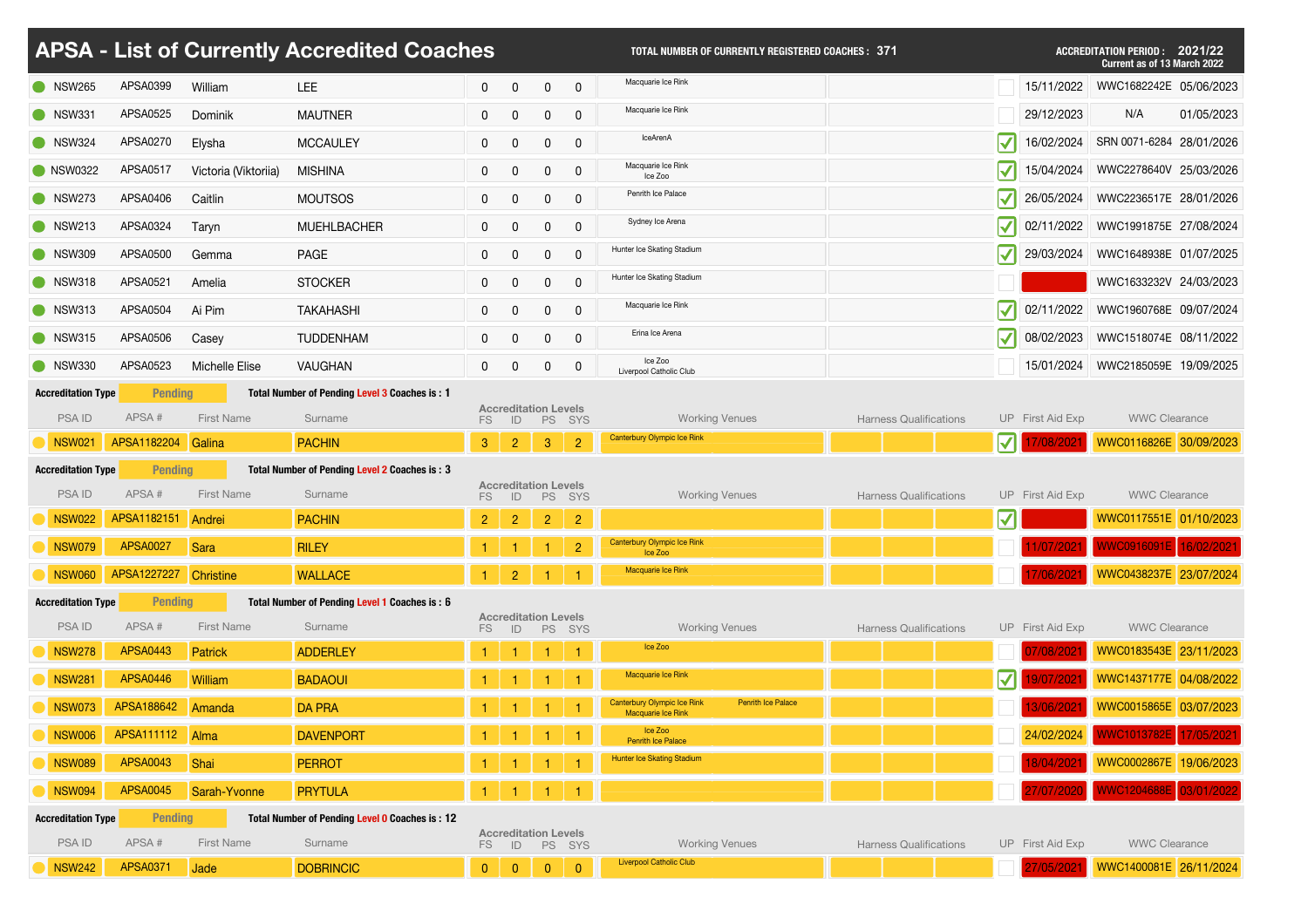|                           |                 |                         | <b>APSA - List of Currently Accredited Coaches</b> |                |                                   |                |                | <b>TOTAL NUMBER OF CURRENTLY REGISTERED COACHES: 371</b> |                               |                                  |                  | <b>ACCREDITATION PERIOD: 2021/22</b><br><b>Current as of 13 March 2022</b> |            |
|---------------------------|-----------------|-------------------------|----------------------------------------------------|----------------|-----------------------------------|----------------|----------------|----------------------------------------------------------|-------------------------------|----------------------------------|------------------|----------------------------------------------------------------------------|------------|
| <b>NSW298</b>             | <b>APSA0489</b> | Eman                    | <b>DONAIRE</b>                                     | $\overline{0}$ | $\mathbf{0}$                      | $\mathbf{0}$   | $\overline{0}$ | Macquarie Ice Rink                                       |                               |                                  | 21/01/2023       | WWC1963566E 23/07/2024                                                     |            |
| NSW270                    | <b>APSA0404</b> | Kim                     | <b>EYLES</b>                                       | $\overline{0}$ | $\overline{0}$                    | $\overline{0}$ | $\overline{0}$ | <b>Liverpool Catholic Club</b>                           |                               |                                  |                  | WWC0648199V                                                                | 16/03/2020 |
| <b>NSW170</b>             | <b>APSA0231</b> | Matilda                 | <b>FRIEND</b>                                      | $\overline{0}$ | $\overline{0}$                    | $\mathbf{0}$   | $\overline{0}$ | Macquarie Ice Rink                                       |                               |                                  |                  | WWC1572104E 02/02/2023                                                     |            |
| <b>NSW302</b>             | <b>APSA0493</b> | <b>Marnee</b>           | <b>HARLOR</b>                                      | $\overline{0}$ | $\overline{0}$                    | $\overline{0}$ | $\overline{0}$ | <b>Liverpool Catholic Club</b>                           |                               | $ \boldsymbol{\checkmark} $      | 25/07/2023       | WWC1283955E 18/08/2022                                                     |            |
| <b>NSW303</b>             | <b>APSA0494</b> | Kaitlyn                 | <b>INESON</b>                                      | $\overline{0}$ | $\overline{0}$                    | $\mathbf{0}$   | $\overline{0}$ | Hunter Ice Skating Stadium                               |                               |                                  | 24/01/2023       |                                                                            | 05/07/2021 |
| <b>NSW174</b>             | <b>APSA0225</b> | Evana                   | <b>KEENAN</b>                                      | $\overline{0}$ | $\mathbf{0}$                      | $\mathbf{0}$   | $\overline{0}$ | Ice Zoo                                                  |                               |                                  | 23/11/2022       | VWC0818842E 28/09/2020                                                     |            |
| <b>NSW252</b>             | <b>APSA0384</b> | <b>Nicola</b>           | <b>KYRIAKOULIS</b>                                 | $\overline{0}$ | $\overline{0}$                    | $\overline{0}$ | $\overline{0}$ | <b>Canterbury Olympic Ice Rink</b>                       |                               |                                  | 19/02/2022       | WWC1673475E 15/05/2023                                                     |            |
| <b>NSW235</b>             | <b>APSA0359</b> | Catherine               | <b>ORR</b>                                         | $\overline{0}$ | $\overline{0}$                    | $\mathbf{0}$   | $\overline{0}$ | Macquarie Ice Rink                                       |                               | $ \blacktriangledown $           |                  | 15/11/2022    WWC17214773E    21/07/2023                                   |            |
| <b>NSW245</b>             | <b>APSA0375</b> | Larissa                 | <b>SHURUPOV</b>                                    | $\overline{0}$ | $\overline{0}$                    | $\overline{0}$ | $\overline{0}$ | Ice Zoo                                                  |                               |                                  | 15/07/202        | WWC0992094E                                                                | 23/04/2021 |
| <b>NSW233</b>             | <b>APSA0354</b> | Loren                   | <b>STOKER</b>                                      | $\overline{0}$ | $\overline{0}$                    | $\mathbf{0}$   | $\overline{0}$ | <b>Liverpool Catholic Club</b>                           |                               |                                  |                  | <b>WWC0883340E</b>                                                         | 12/01/2021 |
| <b>NSW295</b>             | <b>APSA0459</b> | Yu (Alex)               | <b>SUN</b>                                         | $\overline{0}$ | $\overline{0}$                    | $\overline{0}$ | $\overline{0}$ | Macquarie Ice Rink                                       |                               |                                  | 4/05/202         | WWC2022749E 16/10/2024                                                     |            |
| <b>Accreditation Type</b> | <b>Limited</b>  |                         | Total Number of Limited Level 2 Coaches is: 1      |                |                                   |                |                |                                                          |                               |                                  |                  |                                                                            |            |
| <b>PSAID</b>              | APSA#           | <b>First Name</b>       | Surname                                            | FS             | <b>Accreditation Levels</b><br>ID | <b>PS</b>      | SYS            | <b>Working Venues</b>                                    | <b>Harness Qualifications</b> |                                  | UP First Aid Exp | <b>WWC Clearance</b>                                                       |            |
| <b>NSW014</b>             |                 | APSA111113 Dong (Frank) | <b>FU</b>                                          | $\overline{2}$ | $\overline{2}$                    | $\overline{2}$ | $\overline{2}$ | Canterbury Olympic Ice Rink                              |                               | $\blacktriangledown$             | 01/01/2023       | WWC0059458E 12/08/2023                                                     |            |
| <b>Accreditation Type</b> | <b>Inactive</b> |                         | Total Number of Inactive Level 1 Coaches is: 3     |                |                                   |                |                |                                                          |                               |                                  |                  |                                                                            |            |
| <b>PSAID</b>              | APSA#           | <b>First Name</b>       | Surname                                            | FS             | <b>Accreditation Levels</b><br>ID |                | PS SYS         | <b>Working Venues</b>                                    | <b>Harness Qualifications</b> |                                  | UP First Aid Exp | <b>WWC Clearance</b>                                                       |            |
| NSW099                    | <b>APSA0051</b> | <b>Nicholas</b>         | <b>FERNANDEZ</b>                                   |                |                                   |                |                |                                                          |                               | $\vert \blacktriangledown \vert$ |                  |                                                                            |            |
| <b>NSW096</b>             | <b>APSA0046</b> | Danielle                | <b>MCGRATH</b>                                     |                |                                   |                |                |                                                          |                               |                                  |                  |                                                                            |            |
| <b>O</b> NSW271           | <b>APSA0405</b> | Amelia                  | <b>SADLER</b>                                      |                | $-1$                              | $-1$           |                |                                                          |                               |                                  |                  |                                                                            |            |
| <b>Accreditation Type</b> | <b>Inactive</b> |                         | Total Number of Inactive Level 0 Coaches is: 2     |                |                                   |                |                |                                                          |                               |                                  |                  |                                                                            |            |
| <b>PSAID</b>              | APSA#           | <b>First Name</b>       | Surname                                            | FS             | <b>Accreditation Levels</b><br>ID |                | PS SYS         | <b>Working Venues</b>                                    | <b>Harness Qualifications</b> |                                  | UP First Aid Exp | <b>WWC Clearance</b>                                                       |            |
| NSW306                    | <b>APSA0497</b> | Clemence                | <b>MOORE</b>                                       | $\bigcirc$     | $\overline{0}$                    | $\overline{0}$ | $\overline{0}$ |                                                          |                               |                                  |                  |                                                                            |            |
| • NSW317                  | APSA0513        | Emily                   | <b>PEAK</b>                                        | $\overline{0}$ | $\overline{0}$                    | $\overline{0}$ | $\overline{0}$ |                                                          |                               |                                  |                  |                                                                            |            |

| <b>Harness Qualifications</b> | UP First Aid Exp | <b>WWC Clearance</b>                |  |
|-------------------------------|------------------|-------------------------------------|--|
|                               |                  | ◯ 01/01/2023 WWC0059458E 12/08/2023 |  |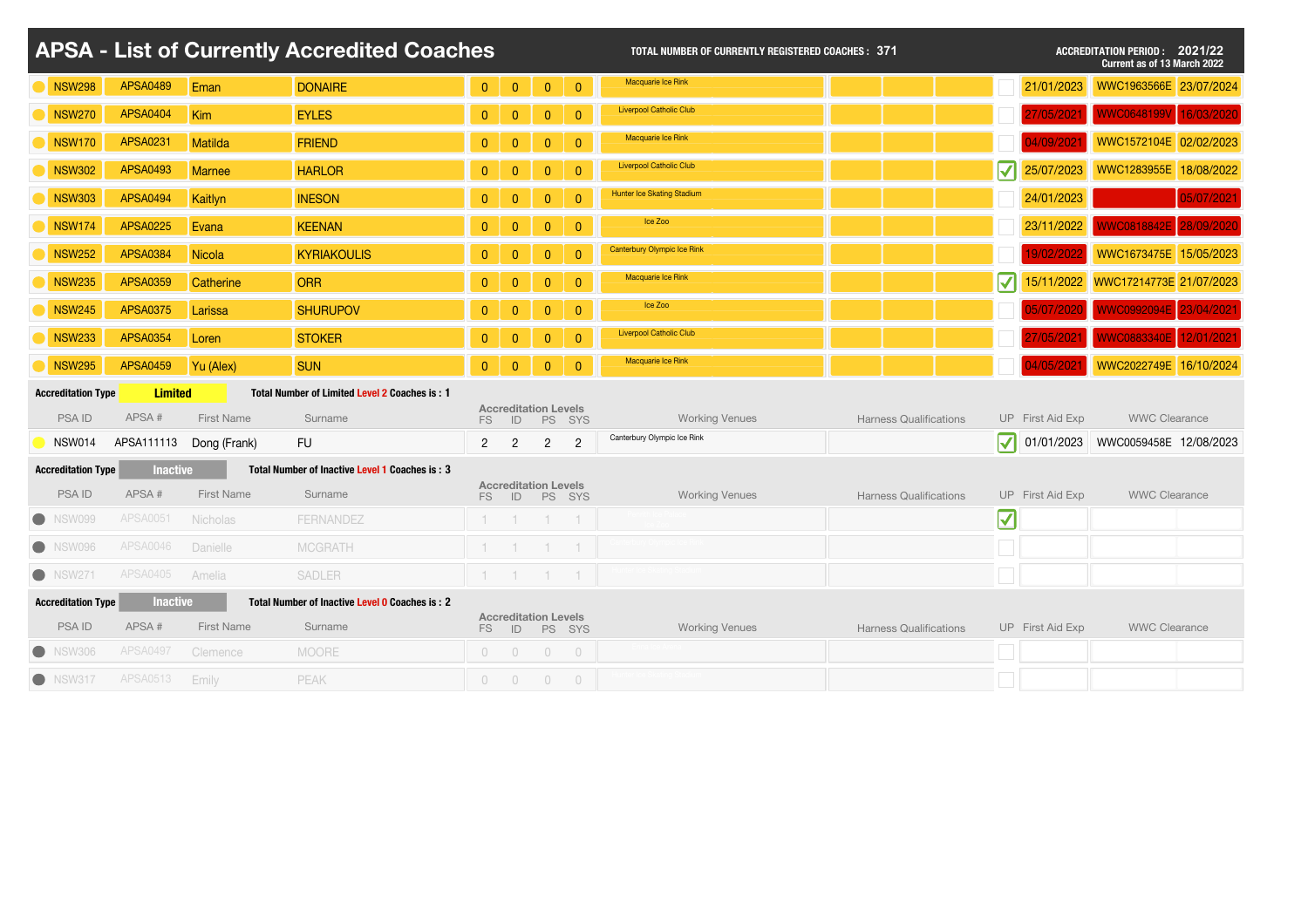|           |                                                        | Total Number of Senior Level 3 Coaches is: 5                                                                                                                                                                                                                                                         |                                                                                                                  |                |                 |                |                                                                             |                                                               |                                                             |            |                                                                                                                                                                                                                                                                                                                                                                                                                                                                                                                                                                                                                                                                                                                                                                                                                                       |            |
|-----------|--------------------------------------------------------|------------------------------------------------------------------------------------------------------------------------------------------------------------------------------------------------------------------------------------------------------------------------------------------------------|------------------------------------------------------------------------------------------------------------------|----------------|-----------------|----------------|-----------------------------------------------------------------------------|---------------------------------------------------------------|-------------------------------------------------------------|------------|---------------------------------------------------------------------------------------------------------------------------------------------------------------------------------------------------------------------------------------------------------------------------------------------------------------------------------------------------------------------------------------------------------------------------------------------------------------------------------------------------------------------------------------------------------------------------------------------------------------------------------------------------------------------------------------------------------------------------------------------------------------------------------------------------------------------------------------|------------|
| APSA#     |                                                        | Surname                                                                                                                                                                                                                                                                                              | FS                                                                                                               | ID             | <b>PS</b>       |                | <b>Working Venues</b>                                                       | <b>Harness Qualifications</b>                                 |                                                             |            | <b>WWC Clearance</b>                                                                                                                                                                                                                                                                                                                                                                                                                                                                                                                                                                                                                                                                                                                                                                                                                  |            |
| APSA14792 | Paul                                                   | <b>HUEHNERGARD</b>                                                                                                                                                                                                                                                                                   | $\mathbf{3}$                                                                                                     | $\overline{2}$ | 3               | $\overline{2}$ | Ice Zoo                                                                     |                                                               |                                                             | 13/10/2024 | 1869940/1                                                                                                                                                                                                                                                                                                                                                                                                                                                                                                                                                                                                                                                                                                                                                                                                                             | 08/11/2022 |
| APSA22352 | Margaret                                               | <b>NICHOLLS</b>                                                                                                                                                                                                                                                                                      | $\mathbf{3}$                                                                                                     | $\overline{2}$ | $3\phantom{.0}$ | $\overline{2}$ | Boondall<br>Acacia Ridge                                                    |                                                               |                                                             | 07/03/2023 | 93095/8                                                                                                                                                                                                                                                                                                                                                                                                                                                                                                                                                                                                                                                                                                                                                                                                                               | 28/04/2023 |
| APSA0048  | Sally                                                  | <b>SCOTT (HECKE)</b>                                                                                                                                                                                                                                                                                 | $2^{\circ}$                                                                                                      | $\overline{2}$ | $\overline{2}$  | 3              | Boondall                                                                    |                                                               |                                                             | 23/01/2023 | 126844/9                                                                                                                                                                                                                                                                                                                                                                                                                                                                                                                                                                                                                                                                                                                                                                                                                              | 20/07/2023 |
|           |                                                        | <b>SIMJANOVIC</b>                                                                                                                                                                                                                                                                                    | $\mathbf{3}$                                                                                                     | $\overline{2}$ | $\overline{2}$  | $\overline{2}$ | Boondall                                                                    | Overhead<br>Harness<br>Assessor<br>Harness                    |                                                             | 16/07/2024 | 129501/8                                                                                                                                                                                                                                                                                                                                                                                                                                                                                                                                                                                                                                                                                                                                                                                                                              | 16/06/2023 |
|           | Kirsten                                                | <b>SMYTH</b>                                                                                                                                                                                                                                                                                         | $\mathbf{3}$                                                                                                     | $\overline{2}$ | $\overline{2}$  | $\overline{2}$ | Boondall                                                                    |                                                               |                                                             | 07/03/2023 | 577754/6                                                                                                                                                                                                                                                                                                                                                                                                                                                                                                                                                                                                                                                                                                                                                                                                                              | 04/08/2023 |
|           |                                                        | <b>Total Number of Senior Level 2 Coaches is: 20</b>                                                                                                                                                                                                                                                 |                                                                                                                  |                |                 |                |                                                                             |                                                               |                                                             |            |                                                                                                                                                                                                                                                                                                                                                                                                                                                                                                                                                                                                                                                                                                                                                                                                                                       |            |
| APSA#     |                                                        | Surname                                                                                                                                                                                                                                                                                              | FS                                                                                                               | ID             |                 |                | <b>Working Venues</b>                                                       | <b>Harness Qualifications</b>                                 |                                                             |            | <b>WWC Clearance</b>                                                                                                                                                                                                                                                                                                                                                                                                                                                                                                                                                                                                                                                                                                                                                                                                                  |            |
|           |                                                        | <b>AHSAN</b>                                                                                                                                                                                                                                                                                         | $2^{\circ}$                                                                                                      |                |                 |                | Acacia Ridge<br>Boondall                                                    |                                                               |                                                             | 09/07/2024 | 483454/7                                                                                                                                                                                                                                                                                                                                                                                                                                                                                                                                                                                                                                                                                                                                                                                                                              | 28/04/2024 |
|           |                                                        | <b>ANTONOV</b>                                                                                                                                                                                                                                                                                       | $2^{\circ}$                                                                                                      | $\overline{2}$ | $\overline{2}$  | $\overline{2}$ | Boondall<br>Acacia Ridge                                                    |                                                               |                                                             | 09/05/2023 | 116237/8                                                                                                                                                                                                                                                                                                                                                                                                                                                                                                                                                                                                                                                                                                                                                                                                                              | 08/08/2023 |
|           |                                                        | <b>ANTONOV</b>                                                                                                                                                                                                                                                                                       | $2^{\circ}$                                                                                                      | $\overline{2}$ | $2^{\circ}$     | $\overline{2}$ | Boondall                                                                    |                                                               |                                                             | 17/04/2023 | 115756/9                                                                                                                                                                                                                                                                                                                                                                                                                                                                                                                                                                                                                                                                                                                                                                                                                              | 30/06/2023 |
| APSA0093  | Phillida                                               | <b>BARDEN</b>                                                                                                                                                                                                                                                                                        | 2 <sup>1</sup>                                                                                                   |                | $\overline{2}$  |                | Acacia Ridge<br>Boondall                                                    |                                                               |                                                             | 18/10/2024 | 1123208/4                                                                                                                                                                                                                                                                                                                                                                                                                                                                                                                                                                                                                                                                                                                                                                                                                             | 15/06/2024 |
|           |                                                        | <b>BELCHER</b>                                                                                                                                                                                                                                                                                       |                                                                                                                  |                |                 | $\overline{2}$ | Boondall<br>Acacia Ridge                                                    |                                                               |                                                             | 11/06/2024 | 584650/7                                                                                                                                                                                                                                                                                                                                                                                                                                                                                                                                                                                                                                                                                                                                                                                                                              | 30/09/2023 |
|           |                                                        | <b>BORODATOVA</b>                                                                                                                                                                                                                                                                                    | $2^{\circ}$                                                                                                      | $\overline{2}$ | $\overline{2}$  | $\overline{2}$ | Acacia Ridge<br>Boondall                                                    | Pole<br>Overhead<br>Harness<br>Harness<br>Assessor<br>Harness |                                                             | 09/07/2024 | 261843/7                                                                                                                                                                                                                                                                                                                                                                                                                                                                                                                                                                                                                                                                                                                                                                                                                              | 09/09/2022 |
| APSA0165  | Katherine                                              | CHONG-O'NEIL                                                                                                                                                                                                                                                                                         | $2^{\circ}$                                                                                                      |                |                 |                | Penrith Ice Palace                                                          |                                                               |                                                             | 15/06/2024 | 1936720/1                                                                                                                                                                                                                                                                                                                                                                                                                                                                                                                                                                                                                                                                                                                                                                                                                             | 14/05/2023 |
|           |                                                        | <b>COATES</b>                                                                                                                                                                                                                                                                                        |                                                                                                                  | $\overline{2}$ |                 |                | Iceland Gold Coast                                                          |                                                               |                                                             | 22/10/2024 | 152606/8                                                                                                                                                                                                                                                                                                                                                                                                                                                                                                                                                                                                                                                                                                                                                                                                                              | 19/10/2023 |
|           |                                                        | <b>COPPOCK (HEGGEN)</b>                                                                                                                                                                                                                                                                              | 2 <sup>2</sup>                                                                                                   | $\overline{2}$ | $2^{\circ}$     | $\overline{2}$ | Acacia Ridge                                                                | Pole<br>Overhead<br>Harness<br>Harness                        |                                                             | 18/10/2024 | 203802/7                                                                                                                                                                                                                                                                                                                                                                                                                                                                                                                                                                                                                                                                                                                                                                                                                              | 19/02/2023 |
|           |                                                        | <b>DUNNE (MARCOVICH)</b>                                                                                                                                                                                                                                                                             | 2 <sup>1</sup>                                                                                                   |                |                 | $2^{\circ}$    | Acacia Ridge                                                                |                                                               |                                                             | 12/04/2024 | 153112/8                                                                                                                                                                                                                                                                                                                                                                                                                                                                                                                                                                                                                                                                                                                                                                                                                              | 17/05/2024 |
|           |                                                        | <b>HUGHES (BARTLETT)</b>                                                                                                                                                                                                                                                                             |                                                                                                                  | -1             | $\mathbf 1$     | $2^{\circ}$    | Acacia Ridge<br>Boondall                                                    |                                                               |                                                             | 16/07/2024 | 47187/9                                                                                                                                                                                                                                                                                                                                                                                                                                                                                                                                                                                                                                                                                                                                                                                                                               | 27/02/2023 |
| APSA0060  | Vashti                                                 | <b>LONSDALE</b>                                                                                                                                                                                                                                                                                      | $2^{\circ}$                                                                                                      |                |                 |                | Boondall                                                                    |                                                               |                                                             | 29/09/2021 | 1708263/1                                                                                                                                                                                                                                                                                                                                                                                                                                                                                                                                                                                                                                                                                                                                                                                                                             | 26/06/2023 |
|           |                                                        | MA                                                                                                                                                                                                                                                                                                   | $2^{\circ}$                                                                                                      | $\overline{2}$ | $2^{\circ}$     | $\overline{2}$ | Acacia Ridge                                                                |                                                               |                                                             | 18/10/2024 | 175927/7                                                                                                                                                                                                                                                                                                                                                                                                                                                                                                                                                                                                                                                                                                                                                                                                                              | 13/07/2022 |
| APSA36302 | Sharon                                                 | <b>MELLEMA (GAYLARD)</b>                                                                                                                                                                                                                                                                             | $2^{\circ}$                                                                                                      |                |                 |                |                                                                             |                                                               |                                                             | 23/06/2023 | 122436/9                                                                                                                                                                                                                                                                                                                                                                                                                                                                                                                                                                                                                                                                                                                                                                                                                              | 22/12/2023 |
| APSA0514  | Maryna                                                 | <b>SHAKIRZIANAVA</b>                                                                                                                                                                                                                                                                                 | 2 <sup>1</sup>                                                                                                   |                | 1.              |                | Acacia Ridge<br>Boondall                                                    |                                                               |                                                             | 13/01/2024 | 1850098/1                                                                                                                                                                                                                                                                                                                                                                                                                                                                                                                                                                                                                                                                                                                                                                                                                             | 04/09/2022 |
| APSA38521 | Sharon                                                 | <b>SULLIVAN</b>                                                                                                                                                                                                                                                                                      | 2 <sup>1</sup>                                                                                                   | $\overline{2}$ | $\overline{2}$  | $\overline{2}$ | Iceland Gold Coast                                                          |                                                               |                                                             | 01/11/2024 | 150556/8                                                                                                                                                                                                                                                                                                                                                                                                                                                                                                                                                                                                                                                                                                                                                                                                                              | 26/10/2023 |
| APSA50815 | Maureen                                                | <b>SUMNER</b>                                                                                                                                                                                                                                                                                        | $2^{\circ}$                                                                                                      | $\overline{2}$ | $\overline{2}$  | $\overline{2}$ | Boondall                                                                    |                                                               |                                                             | 22/11/2024 | 688159/8                                                                                                                                                                                                                                                                                                                                                                                                                                                                                                                                                                                                                                                                                                                                                                                                                              | 14/04/2024 |
|           |                                                        | <b>WANG</b>                                                                                                                                                                                                                                                                                          | $\overline{2}$                                                                                                   | $\overline{2}$ | $\overline{2}$  | $\overline{2}$ | Acacia Ridge                                                                |                                                               |                                                             | 18/10/2024 | 174365/7                                                                                                                                                                                                                                                                                                                                                                                                                                                                                                                                                                                                                                                                                                                                                                                                                              | 13/07/2022 |
| APSA0013  | Tina                                                   | <b>WANG</b>                                                                                                                                                                                                                                                                                          | $\overline{2}$                                                                                                   |                |                 |                | Acacia Ridge                                                                |                                                               |                                                             | 18/10/2024 | 691899/6                                                                                                                                                                                                                                                                                                                                                                                                                                                                                                                                                                                                                                                                                                                                                                                                                              | 10/05/2024 |
|           | <b>Accreditation Type</b><br><b>Accreditation Type</b> | <b>Senior</b><br>APSA2821482 Melina<br>APSA124403<br><b>Senior</b><br>APSA3712722 Emilia<br>APSA2494499 Andrei<br>APSA2045310 Elena<br>APSA3792517 Denise<br>APSA2697408 Ekaterina<br>APSA3261317 Joan<br>APSA2494524 Tamara<br>APSA2732393 Hayley<br>APSA3559115 Natalie<br>APSA2697452 Hui (Helen) | Queensland Professional Skaters' Association<br><b>First Name</b><br><b>First Name</b><br>APSA3694573 Chang Yuan |                |                 |                | <b>Accreditation Levels</b><br>SYS<br><b>Accreditation Levels</b><br>PS SYS |                                                               | <b>TOTAL NUMBER OF COACHES FOR THIS STATE/TERRITORY: 90</b> |            | UP First Aid Exp<br>$ \boldsymbol{\mathcal{N}} $<br>$ \boldsymbol{\mathcal{N}} $<br>$ \boldsymbol{\checkmark} $<br>$ \boldsymbol{\mathcal{N}} $<br>$\vert \blacktriangledown \vert$<br>UP First Aid Exp<br>$ \boldsymbol{\mathcal{N}} $<br>$ \boldsymbol{\mathcal{N}} $<br>$ \boldsymbol{\mathcal{N}} $<br>$ \boldsymbol{\checkmark} $<br>$\vert \blacktriangledown \vert$<br>$ \boldsymbol{\mathcal{N}} $<br>$ \boldsymbol{\mathcal{N}} $<br>$ \boldsymbol{\mathcal{p}} $<br>$\vert \blacktriangledown \vert$<br>$ \boldsymbol{\checkmark} $<br>$ \boldsymbol{\mathcal{N}} $<br>$ \boldsymbol{\mathcal{N}} $<br>$ \boldsymbol{\mathcal{N}} $<br>$\vert \mathcal{V} \vert$<br>$\vert \mathcal{V} \vert$<br>$\vert \mathcal{V} \vert$<br>$\vert\blacktriangledown\vert$<br>$ \boldsymbol{\mathcal{N}} $<br>$ \boldsymbol{\checkmark} $ |            |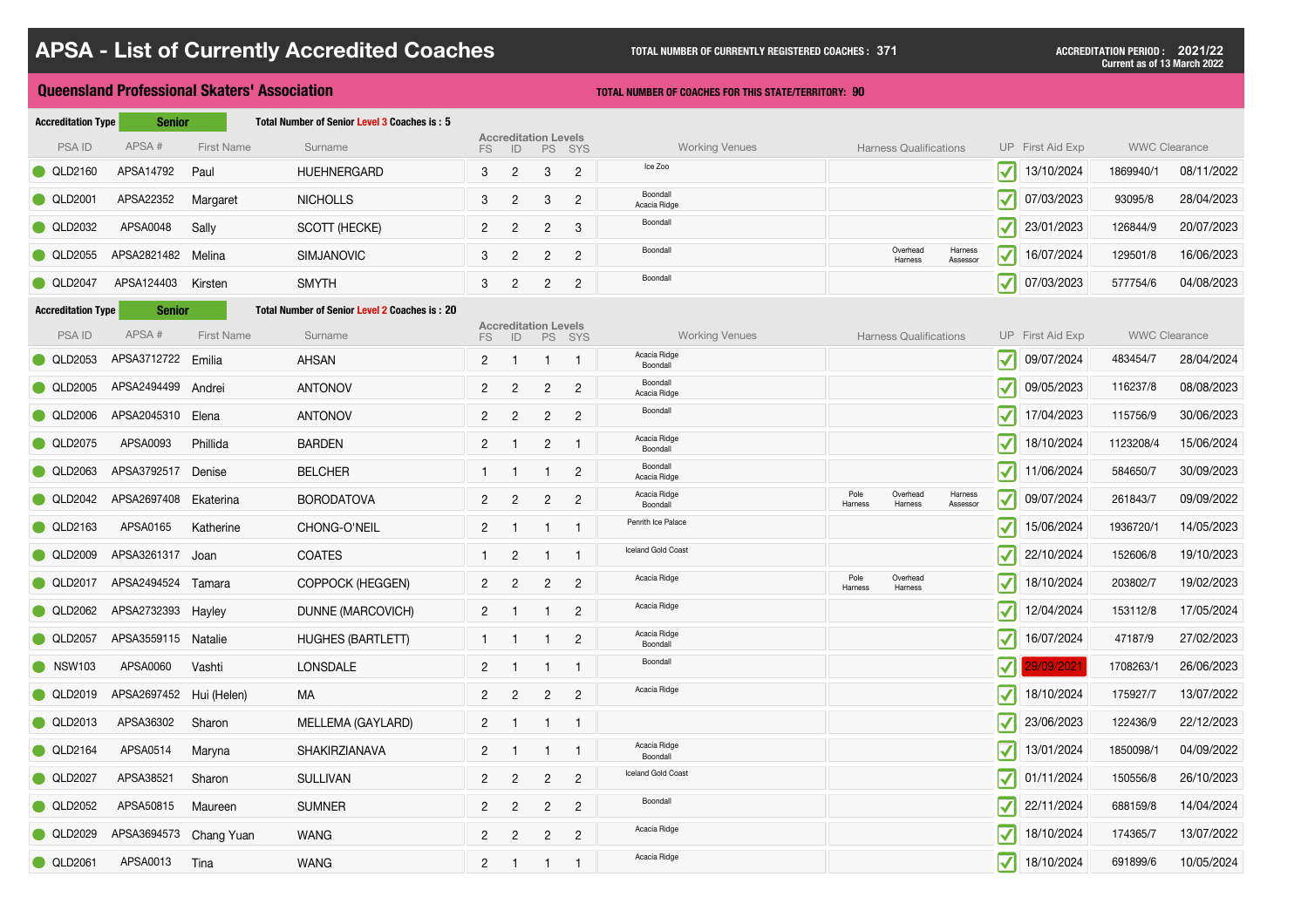|                           |                           |                             | <b>APSA - List of Currently Accredited Coaches</b>   |                |                                   |        | <b>TOTAL NUMBER OF CURRENTLY REGISTERED COACHES: 371</b> |                 |                               |                     |                              |                       | <b>ACCREDITATION PERIOD :</b><br><b>Current as of 13 March 2022</b> | 2021/22    |
|---------------------------|---------------------------|-----------------------------|------------------------------------------------------|----------------|-----------------------------------|--------|----------------------------------------------------------|-----------------|-------------------------------|---------------------|------------------------------|-----------------------|---------------------------------------------------------------------|------------|
| QLD2030                   |                           | APSA2697430 Xusheng (David) | YU                                                   | 2 <sup>1</sup> |                                   |        | Boondall                                                 |                 |                               |                     | $\blacktriangledown$         | 07/03/2023            | 111258/9                                                            | 03/07/2023 |
| <b>Accreditation Type</b> | <b>Senior</b>             |                             | <b>Total Number of Senior Level 1 Coaches is: 39</b> |                |                                   |        |                                                          |                 |                               |                     |                              |                       |                                                                     |            |
| <b>PSAID</b>              | APSA#                     | <b>First Name</b>           | Surname                                              | FS.            | <b>Accreditation Levels</b><br>ID | PS SYS | <b>Working Venues</b>                                    |                 | <b>Harness Qualifications</b> |                     |                              | UP First Aid Exp      | <b>WWC Clearance</b>                                                |            |
| <b>QLD2111</b>            | APSA0373                  | James                       | BOYD-THOMPSON                                        |                |                                   |        | Acacia Ridge<br>Boondall                                 |                 |                               |                     | $\boldsymbol{\mathcal{N}}$   | 15/07/2022            | 1433751/3                                                           | 29/04/2024 |
| <b>QLD2114</b>            | APSA0410                  | Chloe                       | <b>BUGLAR</b>                                        |                |                                   |        | Boondall                                                 |                 |                               |                     |                              | 05/05/2021            | 1591101/2                                                           | 15/06/2023 |
| <b>QLD2115</b>            | APSA0411                  | Lora                        | <b>CALDERONE</b>                                     |                |                                   |        | Iceland Gold Coast                                       |                 |                               |                     | $\blacktriangledown$         | 22/12/2024            | 1503291/3                                                           | 18/08/2023 |
| QLD2106                   | APSA0365                  | Grace                       | <b>CALEY</b>                                         |                |                                   |        | Acacia Ridge                                             |                 |                               |                     | $\blacktriangledown$         | 22/08/2023            | 1756424/2                                                           | 06/11/2024 |
| <b>QLD2084</b>            | APSA0275                  | Stacey                      | <b>CARTER</b>                                        |                |                                   |        | Boondall                                                 |                 |                               |                     | $\blacktriangledown$         | 02/11/2024            | 1302338/3                                                           | 14/07/2023 |
| QLD2085                   | APSA0278                  | Yan-Yin (Yancey)            | <b>CHAN</b>                                          |                |                                   |        | Acacia Ridge                                             |                 |                               |                     | $\blacktriangledown$         | 15/07/2022            | 1516548/2                                                           | 07/12/2022 |
| <b>QLD2081</b>            | APSA0211                  | Mitchell                    | <b>CHAPMAN</b>                                       |                |                                   |        | Boondall                                                 | Pole<br>Harness | Overhead<br>Harness           | Harness<br>Assessor | $\blacktriangledown$         | 02/11/2024            | 473543/4                                                            | 10/09/2022 |
| <b>QLD2103</b>            | APSA0391                  | Toni                        | <b>COOKE (MURRAY)</b>                                |                |                                   |        | Acacia Ridge                                             |                 |                               |                     | $\blacktriangledown$         | 03/06/2023            | 1361010/3                                                           | 10/02/2024 |
| <b>QLD2026</b>            | APSA2494546 Heidi         |                             | <b>DANIELS</b>                                       |                |                                   |        | Acacia Ridge<br>Boondall                                 |                 |                               |                     | $\blacktriangledown$         | 18/10/2024            | 153115/7                                                            | 28/03/2024 |
| QLD2162                   | APSA0219                  | Taylor                      | <b>DEAN</b>                                          |                |                                   |        | Acacia Ridge<br>Boondall                                 |                 |                               |                     | $\blacktriangledown$         | 26/01/2023            | 1029005/2                                                           | 14/07/2023 |
|                           | QLD2069 APSA189420 Andrew |                             | <b>DODDS</b>                                         |                |                                   |        | Boondall<br>Macquarie Ice Rink                           |                 |                               |                     |                              |                       | 03/03/2025   WWC1999966E 09/09/2024                                 |            |
| <b>QLD2077</b>            | APSA0056                  | Jordan                      | <b>DODDS</b>                                         |                |                                   |        | Boondall                                                 | Pole<br>Harness | Overhead<br>Harness           | Harness<br>Assessor | $\blacktriangledown$         | 13/10/2024            | 1182290/3                                                           | 23/09/2022 |
| QLD2076                   | APSA189419                | Matthew                     | <b>DODDS</b>                                         |                |                                   |        | Boondall                                                 |                 |                               |                     |                              | 11/10/2021            | 691859/5                                                            | 30/09/2022 |
| <b>QLD2142</b>            | APSA0096                  | Ryan                        | <b>DODDS</b>                                         |                |                                   |        | Boondall                                                 |                 |                               |                     | $ \boldsymbol{\mathcal{N}} $ | 13/10/2024            | 1429552/3                                                           | 05/11/2024 |
| <b>QLD2087</b>            | APSA0281                  | Charlton                    | <b>DOHERTY</b>                                       |                | $\mathbf{1}$                      |        | Acacia Ridge                                             |                 |                               |                     | $ \boldsymbol{\checkmark} $  | 22/10/2024            | 1617080/2                                                           | 17/07/2023 |
| QLD2070                   | APSA0065                  | Lochran                     | <b>DOHERTY</b>                                       |                | $\mathbf 1$                       | - 1    | Acacia Ridge                                             |                 |                               |                     |                              | 22/10/2024            | 992374/4                                                            | 29/09/2023 |
| QLD2158                   | APSA0512                  | Erin                        | <b>EDWARDS</b>                                       |                |                                   |        | Warrina Ice Rink                                         |                 |                               |                     | $\mathbf{V}$ ll              | 23/06/2021            | 371514/7                                                            | 20/11/2022 |
| <b>QLD2074</b>            | APSA0200                  | Kate                        | <b>ENDRIULAITIS</b>                                  |                |                                   |        | Boondall                                                 |                 |                               |                     | $ \blacktriangledown $       | 13/10/2024            | 1102028/3                                                           | 07/03/2024 |
| <b>QLD2071</b>            | APSA0072                  | Montana                     | <b>GARVEY (SUMNER)</b>                               |                |                                   |        | Boondall                                                 |                 |                               |                     |                              | $\sqrt{ }$ 01/09/2021 | 1054142/4                                                           | 30/03/2024 |
| <b>QLD2159</b>            | APSA0477                  | Yu                          | <b>GENG</b>                                          |                |                                   |        | Acacia Ridge                                             |                 |                               |                     | $ \boldsymbol{\mathcal{N}} $ | 18/10/2024            | 1472354/2                                                           | 16/09/2022 |
| QLD2065                   | APSA0011                  | Soraya                      | <b>HAMMOND</b>                                       |                | $\overline{1}$                    | - 1    | Boondall                                                 |                 |                               |                     | $\vert \mathcal{V} \vert$    | 20/03/2022            | 773056/5                                                            | 06/01/2023 |
| <b>QLD2091</b>            | APSA0285                  | Charlotte                   | <b>HAYWOOD</b>                                       |                |                                   |        | Iceland Gold Coast                                       |                 |                               |                     |                              | $\sqrt{}$ 01/11/2024  | 1361017/3                                                           | 09/07/2023 |
| <b>QLD2143</b>            | APSA0085                  | David                       | <b>KRANJEC</b>                                       |                | -1                                | - 1    | Boondall                                                 |                 |                               |                     | $ \blacktriangledown $       | 07/03/2023            | 1073761/4                                                           | 15/01/2024 |
| QLD2093                   | APSA0287                  | Joshua                      | LANE                                                 | $\mathbf{1}$   |                                   |        | Acacia Ridge                                             |                 |                               |                     | $ \blacktriangledown $       | 12/11/2023            | 1360754/3                                                           | 05/10/2024 |
| <b>QLD2040</b>            | APSA3449081 Monika        |                             | <b>MACAK</b>                                         |                |                                   |        | Boondall                                                 |                 |                               |                     | $ \blacktriangledown $       | 19/05/2022            | 204464/8                                                            | 23/04/2024 |
| QLD2083                   | APSA0274                  | Rachelle (Shelly)           | <b>MANNING</b>                                       |                |                                   |        | Acacia Ridge                                             |                 |                               |                     |                              | 18/10/2024            | 266330/6                                                            | 21/11/2023 |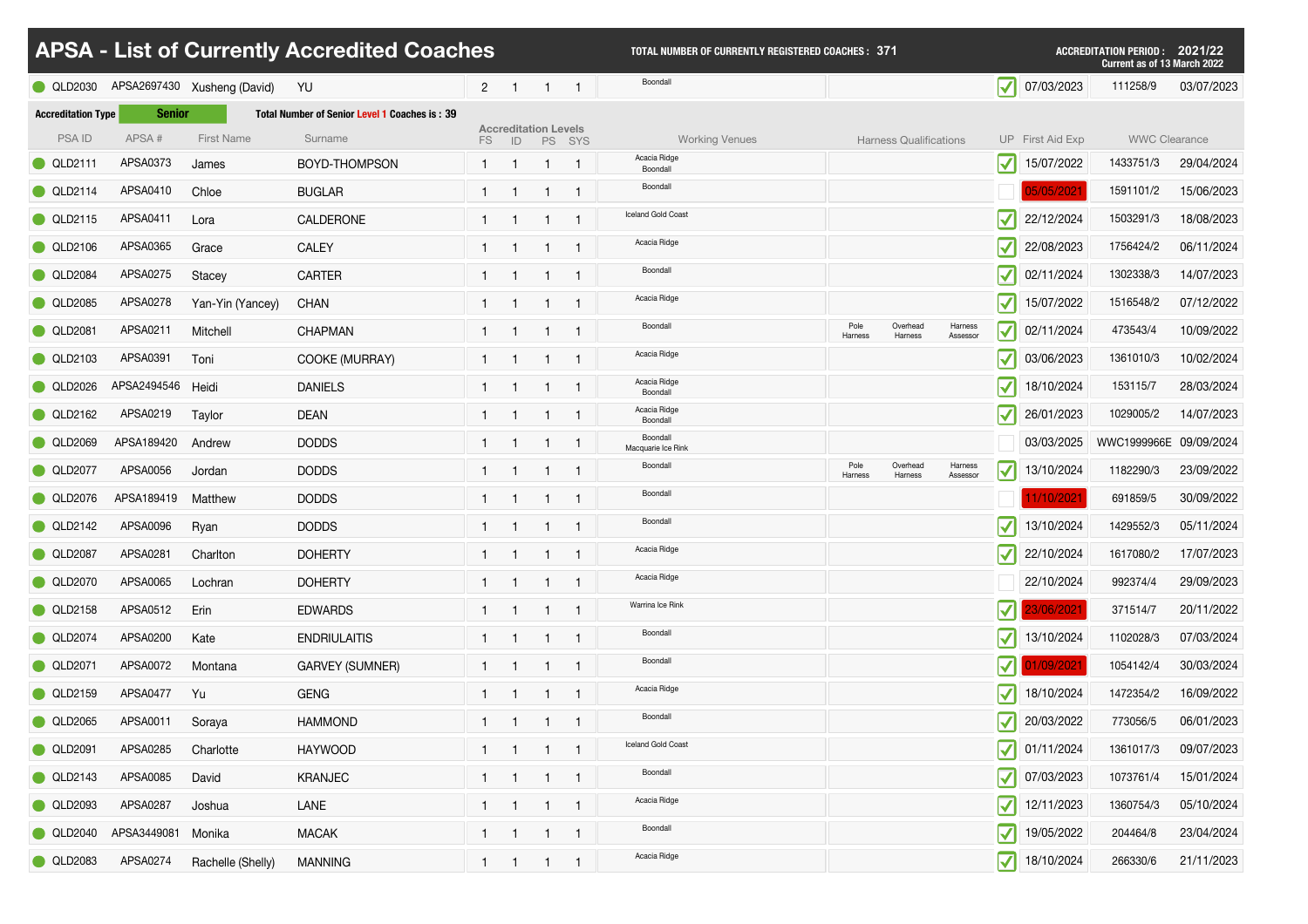|                                |               |                   | <b>APSA - List of Currently Accredited Coaches</b> |              |                                   |                |                | TOTAL NUMBER OF CURRENTLY REGISTERED COACHES : 371 |                                  |                                            | <b>ACCREDITATION PERIOD :</b><br><b>Current as of 13 March 2022</b> | 2021/22    |
|--------------------------------|---------------|-------------------|----------------------------------------------------|--------------|-----------------------------------|----------------|----------------|----------------------------------------------------|----------------------------------|--------------------------------------------|---------------------------------------------------------------------|------------|
| <b>QLD2095</b>                 | APSA0289      | Tegwen            | <b>MARSDEN</b>                                     |              |                                   |                |                | Acacia Ridge                                       | $\vert \mathcal{J} \vert$        | 5/02/2022                                  | 1361019/3                                                           | 24/02/2024 |
| <b>QLD2145</b>                 | APSA0439      | Liesda            | <b>MARSDON</b>                                     |              |                                   |                |                | Acacia Ridge                                       | $\vert \mathcal{J} \vert$        | 7/11/2021                                  | 896288/3                                                            | 23/05/2022 |
| <b>QLD2108</b>                 | APSA0370      | <b>Isabelle</b>   | <b>MCKEWAN</b>                                     |              |                                   |                |                | Acacia Ridge<br>Boondall                           | $ \boldsymbol{\mathcal{N}} $     | 17/02/2023                                 | 1566991/3                                                           | 15/11/2024 |
| <b>QLD2134</b>                 | APSA0430      | Jessica           | <b>ROTONDO</b>                                     |              |                                   |                |                | Boondall                                           | $ \boldsymbol{\mathcal{N}} $     | 19/05/2022                                 | 1693812/2                                                           | 22/11/2024 |
| $\bigcirc$ QLD2104             | APSA0358      | Beth              | <b>SKIDMORE (TAYLOR)</b>                           |              |                                   |                |                | Acacia Ridge                                       | $\vert \mathcal{V} \vert$        | 06/12/2023                                 | 1509500/2                                                           | 06/07/2022 |
| C QLD2096                      | APSA0293      | Rikkilee          | <b>SMITH</b>                                       |              |                                   |                |                | Acacia Ridge<br>Boondall                           | $ \boldsymbol{\mathcal{N}} $     | 10/05/2024                                 | 1066799/4                                                           | 23/01/2024 |
| <b>QLD2097</b>                 | APSA0294      | Eliza             | <b>SMYTH</b>                                       |              |                                   |                |                | Boondall                                           | $ \boldsymbol{\mathcal{N}} $     | 07/03/2023                                 | 1510790/2                                                           | 02/08/2022 |
| <b>QLD2138</b>                 | APSA0435      | Paris             | <b>STEPHENS</b>                                    |              |                                   |                |                | Boondall                                           |                                  | 20/10/2021                                 | 1577936/2                                                           | 10/04/2022 |
| <b>QLD2098</b>                 | APSA0295      | Natalie           | <b>SULLIVAN</b>                                    |              |                                   |                |                | Iceland Gold Coast                                 | $\vert \mathcal{V} \vert$        | 01/11/2024                                 | 1361014/3                                                           | 01/02/2024 |
| D2060 <b>_</b><br>$\bullet$ QL | APSA3764395   | Dean              | <b>TIMMINS</b>                                     |              |                                   |                |                | Boondall                                           | $ \boldsymbol{\mathcal{N}} $     | 11/07/2023                                 | 691864/5                                                            | 29/04/2023 |
| D2059<br><b>O</b> QL           | APSA188648    | Pauline           | <b>WHARTON</b>                                     |              |                                   |                |                | Acacia Ridge<br>Boondall                           | $\vert \mathcal{V} \vert$        | 05/06/2023                                 | 281956/7                                                            | 22/08/2023 |
| D2073<br>O QL                  | APSA0082      | Ekaterina         | YOUNG (STELMAKOVA)                                 |              |                                   |                |                | Acacia Ridge                                       | $ \boldsymbol{\mathcal{N}} $     | 17/08/2024                                 | 1067651/4                                                           | 05/12/2023 |
| <b>QLD2054</b>                 | APSA0012      | Weina             | <b>ZHANG</b>                                       |              |                                   |                |                | Acacia Ridge                                       | $ \blacktriangledown $           | 18/10/2024                                 | 778752/5                                                            | 16/01/2023 |
| <b>Accreditation Type</b>      | <b>Junior</b> |                   | Total Number of Junior Level 0 Coaches is: 16      |              |                                   |                |                |                                                    |                                  |                                            |                                                                     |            |
| <b>PSAID</b>                   | APSA#         | <b>First Name</b> | Surname                                            | FS.          | <b>Accreditation Levels</b><br>ID |                | PS SYS         | <b>Working Venues</b>                              | <b>Harness Qualifications</b>    | UP First Aid Exp                           | <b>WWC Clearance</b>                                                |            |
| QLD2112                        | APSA0408      | Jessica           | <b>BENTLEY</b>                                     | $\mathbf{0}$ | $\overline{0}$                    | $\overline{0}$ | $\overline{0}$ | Boondall                                           | $\vert \mathcal{V} \vert$        | 28/06/2022                                 | 1794031/1                                                           | 16/03/2022 |
| <b>QLD2118</b>                 | APSA0414      | Yvette            | <b>DOBSON</b>                                      | $\mathbf 0$  | $\overline{0}$                    | $\overline{0}$ | $\mathbf 0$    | Boondall                                           | $\vert \mathcal{V} \vert$        | 03/11/2024                                 | 1789181/1                                                           | 07/07/2022 |
| QLD2089                        | APSA0283      | Emma              | <b>GREENSILL</b>                                   | $\mathbf{0}$ | $\overline{0}$                    | $\overline{0}$ | $\mathbf 0$    | Boondall                                           |                                  | 06/11/2023<br>$ \boldsymbol{\mathcal{N}} $ | 1763819/2                                                           | 20/01/2024 |
| <b>QLD2120</b>                 | APSA0416      | Tahnee            | <b>HUME</b>                                        | $\mathbf{0}$ | $\overline{0}$                    | $\mathbf 0$    | $\mathbf 0$    | Boondall                                           |                                  | 07/03/2023<br>$ \boldsymbol{\mathcal{N}} $ | 1760372/2                                                           | 21/11/2024 |
| QLD2122                        | APSA0418      | Arabeth           | <b>IRELAND</b>                                     | $\mathbf{0}$ | $\overline{0}$                    | $\overline{0}$ | $\overline{0}$ | Acacia Ridge                                       |                                  | $ \boldsymbol{\mathcal{N}} $<br>07/07/2023 | 1774857/2                                                           | 04/02/2025 |
| QLD2092                        | APSA0286      | Jade              | <b>IVERSEN</b>                                     | $\mathbf{0}$ | $\overline{0}$                    | $\overline{0}$ | $\overline{0}$ | Boondall<br>Acacia Ridge                           | $ \boldsymbol{\mathcal{N}} $     | 07/03/2023                                 | 1473002/2                                                           | 22/05/2022 |
| <b>QLD2125</b>                 | APSA0421      | Darian            | <b>KAPTICH</b>                                     | $\mathbf 0$  | $\overline{0}$                    | $\overline{0}$ | $\mathbf 0$    | Boondall                                           | $\vert \mathcal{V} \vert$        | 13/10/2024                                 | 1772830/2                                                           | 24/01/2025 |
| QLD2152                        | APSA0472      | Lachlan           | LEWER-PARR                                         | $\mathbf 0$  | $\overline{0}$                    | $\mathbf 0$    | $\mathbf 0$    | Boondall                                           | $\vert \mathcal{V} \vert$        | 07/03/2023                                 | 1918247/1                                                           | 13/05/2023 |
| <b>QLD2127</b>                 | APSA0423      | Esther            | <b>LUCAS</b>                                       | $\mathbf{0}$ | $\overline{0}$                    | $\mathbf 0$    | $\mathbf 0$    | Boondall                                           | $\vert \mathcal{J} \vert$        | 10/12/2024                                 | 1506042/2                                                           | 20/06/2022 |
| <b>QLD2153</b>                 | APSA0473      | Leon              | <b>MCINTOSH</b>                                    | $\mathbf{0}$ | $\overline{0}$                    | $\overline{0}$ | $\overline{0}$ | Acacia Ridge                                       | $ \boldsymbol{\mathcal{N}} $     | 23/01/2025                                 | 17833194/2                                                          | 21/02/2025 |
| <b>QLD2129</b>                 | APSA0425      | Corina            | <b>ORMSTON</b>                                     | $\mathbf{0}$ | $\overline{0}$                    | $\overline{0}$ | $\mathbf 0$    | Boondall                                           | $ \boldsymbol{\mathcal{N}} $     | 03/11/2024                                 | 1784622/                                                            | 27/02/2025 |
| QLD2132                        | APSA0428      | Jayde             | <b>RAMSEY</b>                                      | $\mathbf{0}$ | $\overline{0}$                    | $\overline{0}$ | $\overline{0}$ | Acacia Ridge                                       | $\vert \blacktriangledown \vert$ | 18/10/2024                                 | 1817082/2                                                           | 02/11/2023 |
|                                |               |                   |                                                    |              |                                   |                |                | Boondall                                           |                                  |                                            |                                                                     | 22/05/2024 |
| <b>QLD2135</b>                 | APSA0431      | Erica             | <b>RUSSELL</b>                                     | $\mathbf 0$  | $\overline{0}$                    | $\overline{0}$ | $\overline{0}$ |                                                    |                                  | $\sqrt{ }$ 07/03/2023                      | 1706580/2                                                           |            |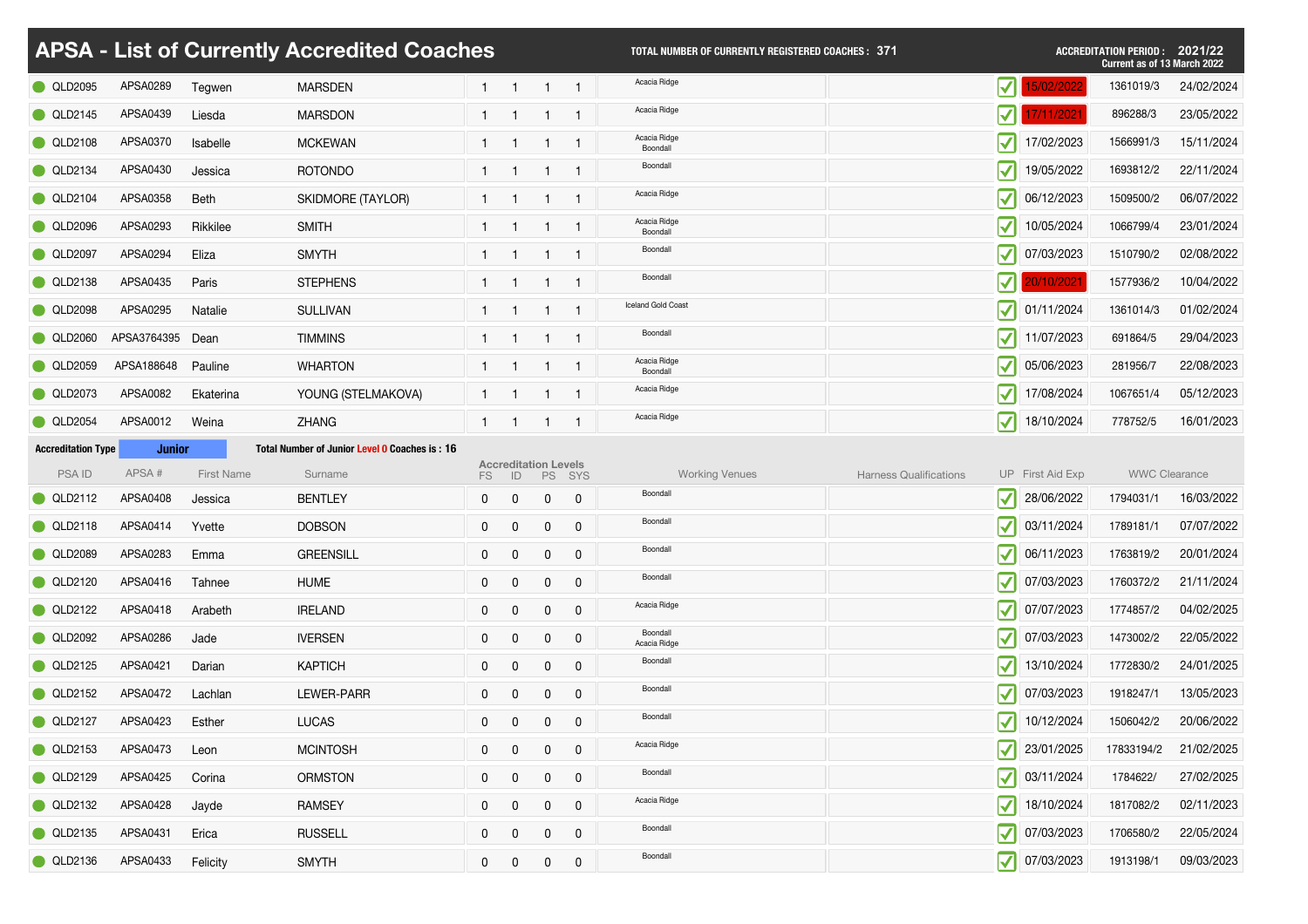|                           |                        |                           | <b>APSA - List of Currently Accredited Coaches</b> |                |                |                                             |                             | <b>TOTAL NUMBER OF CURRENTLY REGISTERED COACHES: 371</b> |                               |                                  |                  | <b>ACCREDITATION PERIOD :</b><br><b>Current as of 13 March 2022</b> | 2021/22    |
|---------------------------|------------------------|---------------------------|----------------------------------------------------|----------------|----------------|---------------------------------------------|-----------------------------|----------------------------------------------------------|-------------------------------|----------------------------------|------------------|---------------------------------------------------------------------|------------|
| <b>QLD2100</b>            | <b>APSA0297</b>        | Chloe                     | <b>WILLIAMS</b>                                    | $\mathbf 0$    | $\overline{0}$ | $\overline{0}$                              | $\mathbf 0$                 | Boondall                                                 |                               | $\vert \blacktriangledown \vert$ | 06/11/2023       | 1747850/2                                                           | 03/10/2024 |
| <b>QLD2141</b>            | APSA0438               | <b>Lucy Sori</b>          | <b>YUN</b>                                         | $\mathbf 0$    | $\overline{0}$ | $\overline{0}$                              | $\mathbf 0$                 | Acacia Ridge                                             |                               | $ \boldsymbol{\checkmark} $      | 22/10/2024       | 1786835/1                                                           | 08/11/2022 |
| <b>Accreditation Type</b> | <b>Pending</b>         |                           | Total Number of Pending Level 0 Coaches is: 1      |                |                |                                             |                             |                                                          |                               |                                  |                  |                                                                     |            |
| <b>PSAID</b>              | APSA#                  | <b>First Name</b>         | Surname                                            | FS             | ID             | <b>Accreditation Levels</b>                 | PS SYS                      | <b>Working Venues</b>                                    | <b>Harness Qualifications</b> |                                  | UP First Aid Exp | <b>WWC Clearance</b>                                                |            |
| QLD2165                   | <b>APSA0526</b>        | Abbey                     | <b>ROTONDO</b>                                     | $\overline{0}$ | $\overline{0}$ | $\overline{0}$                              | $\overline{0}$              | Boondall                                                 |                               | $ \overline{\mathbf{v}} $        | 25/01/2025       | 2115396/1                                                           | 23/10/2024 |
| <b>Accreditation Type</b> | <b>Inactive</b>        |                           | Total Number of Inactive Level 2 Coaches is: 1     |                |                |                                             |                             |                                                          |                               |                                  |                  |                                                                     |            |
| <b>PSAID</b>              | APSA#                  | <b>First Name</b>         | Surname                                            | FS             | ID             | <b>Accreditation Levels</b>                 | PS SYS                      | <b>Working Venues</b>                                    | <b>Harness Qualifications</b> |                                  | UP First Aid Exp | <b>WWC Clearance</b>                                                |            |
| <b>QLD2050</b>            | APSA56886              | <b>Barbara</b>            | ORR                                                | $\overline{2}$ |                | $\overline{2}$                              | $\overline{2}$              |                                                          |                               |                                  |                  |                                                                     |            |
| <b>Accreditation Type</b> | <b>Inactive</b>        |                           | Total Number of Inactive Level 1 Coaches is: 4     |                |                |                                             |                             |                                                          |                               |                                  |                  |                                                                     |            |
| <b>PSAID</b>              | APSA#                  | <b>First Name</b>         | Surname                                            | FS             | ID             | <b>Accreditation Levels</b>                 | PS SYS                      | <b>Working Venues</b>                                    | <b>Harness Qualifications</b> |                                  | UP First Aid Exp | <b>WWC Clearance</b>                                                |            |
| $\bigcirc$ QLD2148        | <b>APSA0468</b>        | Danielle (Dee)            | <b>ARGENT</b>                                      |                |                |                                             |                             |                                                          |                               | $\vert \blacktriangledown \vert$ |                  |                                                                     |            |
| <b>QLD2090</b>            | <b>APSA0284</b>        | <b>Mitchell</b>           | <b>FRENCHAM</b>                                    |                |                | $-1$                                        |                             |                                                          |                               |                                  |                  |                                                                     |            |
| <b>QLD2146</b>            | <b>APSA0092</b>        | Natalia                   | <b>VULF (VEASEY)</b>                               |                |                |                                             |                             |                                                          |                               | $ \blacktriangledown $           |                  |                                                                     |            |
|                           | QLD2156 APSA0475 Tegan |                           | WRIGHT                                             |                |                |                                             | $1 \quad 1 \quad 1 \quad 1$ |                                                          |                               |                                  |                  |                                                                     |            |
| <b>Accreditation Type</b> | <b>Inactive</b>        |                           | Total Number of Inactive Level 0 Coaches is: 4     |                |                |                                             |                             |                                                          |                               |                                  |                  |                                                                     |            |
| <b>PSAID</b>              | APSA#                  | <b>First Name</b>         | Surname                                            |                |                | <b>Accreditation Levels</b>                 | FS ID PS SYS                | <b>Working Venues</b>                                    | <b>Harness Qualifications</b> |                                  | UP First Aid Exp | <b>WWC Clearance</b>                                                |            |
| <b>QLD2149</b>            | <b>APSA0469</b>        | Gabrielle                 | <b>ARGENT</b>                                      |                | $0\qquad 0$    | $0\qquad 0$                                 |                             |                                                          |                               | $\blacktriangledown$             |                  |                                                                     |            |
| QLD2150                   | <b>APSA0470</b>        | Victoria                  | <b>CINI</b>                                        |                | $\overline{0}$ | $\bigcirc$                                  | $\overline{0}$              |                                                          |                               | $\vert \blacktriangledown \vert$ |                  |                                                                     |            |
| $\bigcirc$ QLD2151        | APSA0471 Tahni         |                           | <b>HOBB</b>                                        |                |                | $\begin{matrix} 0 & 0 & 0 & 0 \end{matrix}$ |                             |                                                          |                               |                                  |                  |                                                                     |            |
| <b>QLD2157</b>            |                        | APSA0476 Kristy (Tsz Yui) | <b>WUN</b>                                         |                |                | $\begin{matrix} 0 & 0 & 0 & 0 \end{matrix}$ |                             |                                                          |                               | $\vert \blacktriangledown \vert$ |                  |                                                                     |            |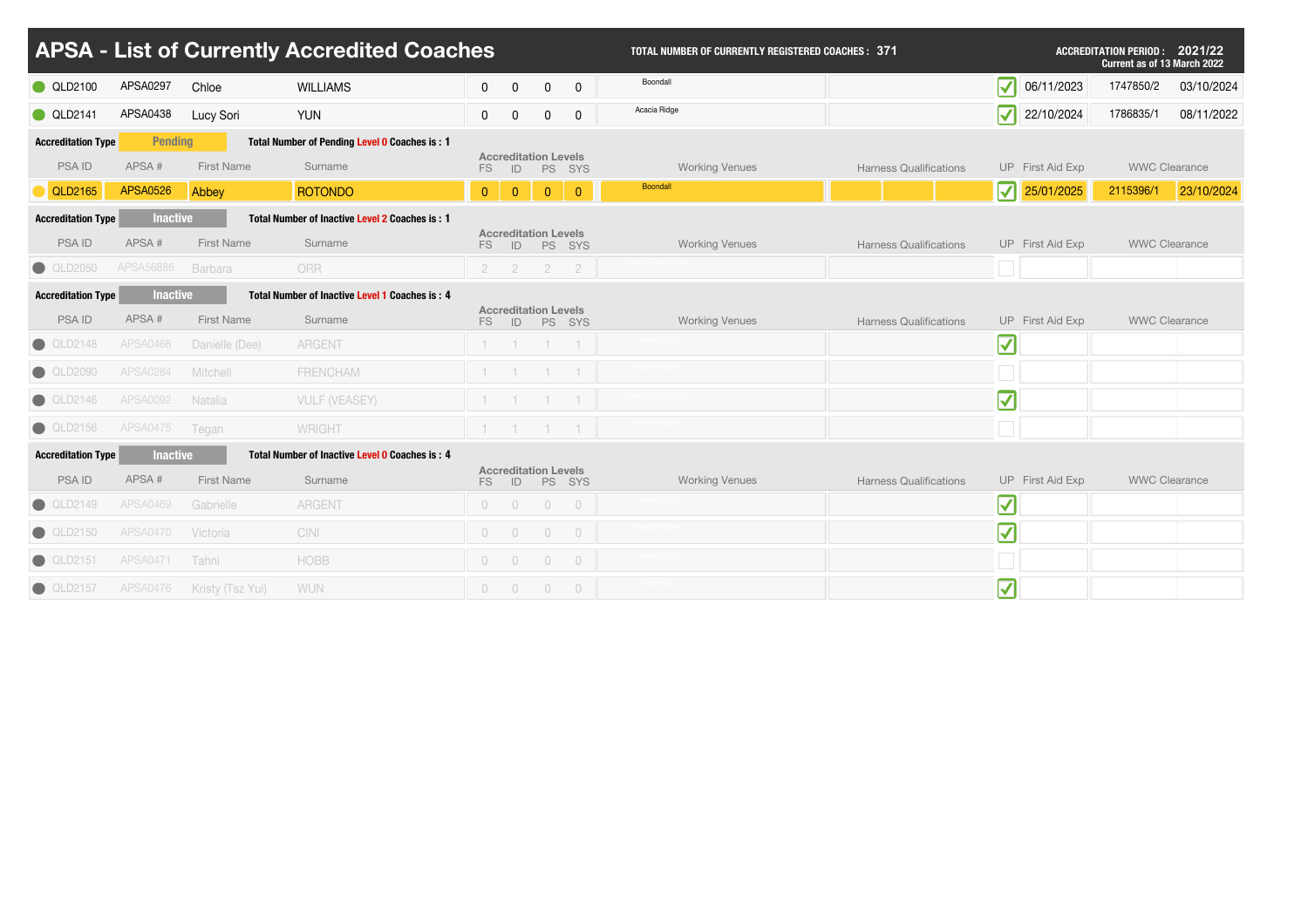|                           | <b>South Australian Professional Skaters' Association</b> | <b>TOTAL NUMBER OF COACHES FOR THIS STATE/TERRITORY: 27</b> |                                               |                 |                                   |                |                |                       |                 |                               |                     |                                  |                       |                          |            |
|---------------------------|-----------------------------------------------------------|-------------------------------------------------------------|-----------------------------------------------|-----------------|-----------------------------------|----------------|----------------|-----------------------|-----------------|-------------------------------|---------------------|----------------------------------|-----------------------|--------------------------|------------|
| <b>Accreditation Type</b> | <b>Senior</b>                                             |                                                             | Total Number of Senior Level 3 Coaches is: 4  |                 |                                   |                |                |                       |                 |                               |                     |                                  |                       |                          |            |
| <b>PSAID</b>              | APSA#                                                     | <b>First Name</b>                                           | Surname                                       | FS              | <b>Accreditation Levels</b><br> D |                | PS SYS         | <b>Working Venues</b> |                 | <b>Harness Qualifications</b> |                     |                                  | UP First Aid Exp      | <b>WWC Clearance</b>     |            |
| <b>SA003</b>              | APSA3764329 Robi                                          |                                                             | <b>CHALMERS</b>                               | $\mathbf{3}$    | 3                                 | $2^{\circ}$    | $\mathbf{3}$   | IceArenA              |                 | Overhead<br>Harness           | Harness<br>Assessor | $\vert \blacktriangledown \vert$ | 26/06/2022            | 1050455                  | 24/10/2024 |
| <b>SA002</b>              | APSA3694700 Richard                                       |                                                             | <b>LAIDLAW</b>                                | $\mathbf{3}$    | $\overline{2}$                    | $\overline{2}$ | $\overline{2}$ | <b>IceArenA</b>       | Pole<br>Harness | Overhead<br>Harness           | Harness<br>Assessor | $\vert \mathcal{V} \vert$        | 11/06/2023            | 11404943                 | 28/06/2026 |
| <b>SA004</b>              | APSA106863                                                | Bernadette                                                  | <b>MERCURIO</b>                               | $3\overline{3}$ | 3                                 | 3              | 3              | IceArenA              |                 |                               |                     | $ \boldsymbol{\mathcal{N}} $     | 27/01/2024            | SRN 0008-6599 30/01/2026 |            |
| <b>SA001</b>              | APSA2808509 Teresa                                        |                                                             | <b>SINCLAIR</b>                               | $\mathbf{3}$    | $\overline{2}$                    | $\overline{2}$ | $2^{\circ}$    | <b>IceArenA</b>       |                 |                               |                     | $\vert \mathcal{V} \vert$        | 03/05/2024            | 11346219                 | 16/03/2026 |
| <b>Accreditation Type</b> | <b>Senior</b>                                             |                                                             | Total Number of Senior Level 2 Coaches is: 1  |                 |                                   |                |                |                       |                 |                               |                     |                                  |                       |                          |            |
| <b>PSAID</b>              | APSA#                                                     | <b>First Name</b>                                           | Surname                                       | FS              | <b>Accreditation Levels</b><br>ID |                | PS SYS         | <b>Working Venues</b> |                 | <b>Harness Qualifications</b> |                     |                                  | UP First Aid Exp      | <b>WWC Clearance</b>     |            |
| $\bigcirc$ SA016          | APSA0192                                                  | Melissa                                                     | <b>TYSON</b>                                  | $2^{\circ}$     | -1                                | $\mathbf 1$    |                | <b>IceArenA</b>       |                 |                               |                     | $\vert \mathcal{V} \vert$        | 10/07/2024            | 0006-8138                | 20/04/2025 |
| <b>Accreditation Type</b> | <b>Senior</b>                                             |                                                             | Total Number of Senior Level 1 Coaches is: 12 |                 |                                   |                |                |                       |                 |                               |                     |                                  |                       |                          |            |
| <b>PSAID</b>              | APSA#                                                     | <b>First Name</b>                                           | Surname                                       | FS              | <b>Accreditation Levels</b><br>ID |                | PS SYS         | <b>Working Venues</b> |                 | <b>Harness Qualifications</b> |                     |                                  | UP First Aid Exp      | <b>WWC Clearance</b>     |            |
| <b>SA051</b>              | APSA0464                                                  | Kristen                                                     | <b>AVIS</b>                                   |                 |                                   | -1             |                | IceArenA              |                 |                               |                     | $ \boldsymbol{\mathcal{N}} $     | 04/02/2023            | 855101                   | 02/07/2026 |
| <b>SA023</b>              | APSA0212                                                  | Debra                                                       | <b>BARRETT</b>                                |                 |                                   | $\mathbf 1$    |                | IceArenA              |                 |                               |                     | $ \boldsymbol{\mathcal{N}} $     | 19/01/2024            | 11415058                 | 04/06/2026 |
| <b>SA111</b>              | APSA0516                                                  | Amabel (Vanessa)                                            | CO                                            | $\mathbf 1$     | - 1                               |                |                | Harbour Town Ice Rink |                 |                               |                     | $ \boldsymbol{\mathcal{N}} $     | 22/02/2022            | SRN 1127-8424 18/12/2025 |            |
| <b>SA028</b>              | <b>APSA0272</b>                                           | Ashley                                                      | <b>COLLIVER</b>                               |                 |                                   |                |                | IceArenA              |                 |                               |                     | $ \bm{\nabla} $                  | 29/08/2024            | 11429734                 | 23/06/2026 |
| <b>SA055</b>              | APSA0089                                                  | Kayla                                                       | <b>DOIG</b>                                   |                 |                                   |                |                | IceArenA              |                 |                               |                     | $\vert \mathcal{V} \vert$        | 12/09/2022            | 873239/5                 | 05/09/2024 |
| <b>SA054</b>              | APSA2544906 George                                        |                                                             | <b>GALANIS</b>                                |                 | - 1                               | -1             |                | IceArenA              |                 |                               |                     | $\vert\mathcal{J}\vert\vert$     | 04/02/2022            | 11417843                 | 08/07/2026 |
| SA018                     | APSA0195                                                  | Stephanie                                                   | <b>HUOT</b>                                   |                 | - 1                               | $\overline{1}$ |                | IceArenA              |                 |                               |                     | $ \boldsymbol{\mathcal{N}} $     | 11/07/2024            | 672639                   | 03/08/2025 |
| <b>SA029</b>              | APSA0268                                                  | Arielle                                                     | <b>JENNINGS</b>                               |                 |                                   | -1             |                | IceArenA              |                 |                               |                     | $ \boldsymbol{\mathcal{N}} $     | 14/05/2024            | 11429439                 | 22/06/2026 |
| $\bullet$ SA047           | APSA0344                                                  | Ashley                                                      | <b>STUART</b>                                 | $\mathbf{1}$    | -1                                | -1             |                | IceArenA              |                 |                               |                     | $ \boldsymbol{\mathcal{N}} $     | 14/05/2024            | 1168246                  | 03/05/2025 |
| <b>SA042</b>              | APSA0336                                                  | Giuseppe                                                    | <b>TRIULCIO</b>                               |                 |                                   |                |                | IceArenA              |                 |                               |                     | $\vert \mathcal{V} \vert$        | 31/10/2022            | SRN0071-9367 05/03/2026  |            |
| <b>SA037</b>              | APSA0329                                                  | Joda                                                        | <b>WALTER</b>                                 |                 |                                   | $\mathbf 1$    |                | IceArenA              |                 |                               |                     | $\vert \mathcal{V} \vert$        | 10/08/2024            | 11434529                 | 26/07/2026 |
| SA053                     | APSA0356                                                  | Harmonie                                                    | <b>WONG</b>                                   | $\mathbf{1}$    | $\overline{\phantom{0}}$          | $\mathbf{1}$   |                | IceArenA              |                 |                               |                     | $ \boldsymbol{\mathcal{N}} $     | 16/03/2024            | 11288492                 | 12/01/2024 |
| <b>Accreditation Type</b> | <b>Junior</b>                                             |                                                             | Total Number of Junior Level 0 Coaches is: 5  |                 |                                   |                |                |                       |                 |                               |                     |                                  |                       |                          |            |
| PSA ID                    | APSA#                                                     | <b>First Name</b>                                           | Surname                                       | FS              | <b>Accreditation Levels</b><br>ID |                | PS SYS         | <b>Working Venues</b> |                 | <b>Harness Qualifications</b> |                     |                                  | UP First Aid Exp      | <b>WWC Clearance</b>     |            |
| <b>SA011</b>              | APSA0134                                                  | Jessinta                                                    | <b>MARTIN</b>                                 | $\mathbf 0$     | $\overline{0}$                    | $\overline{0}$ | $\overline{0}$ | IceArenA              |                 |                               |                     |                                  | $\sqrt{ }$ 05/11/2023 | 1203545                  | 01/07/2025 |
| <b>SA052</b>              | APSA0482                                                  | Sophie                                                      | <b>MESSENT</b>                                | $\mathbf 0$     | $\overline{0}$                    | $\mathbf 0$    | $\overline{0}$ | IceArenA              |                 |                               |                     | $ \boldsymbol{\mathcal{N}} $     | 07/08/2022            | 981195                   | 04/07/2024 |
| <b>SA049</b>              | APSA0453                                                  | Juliet                                                      | <b>MICHELL</b>                                | $\mathbf 0$     | $\overline{0}$                    | $\overline{0}$ | $\mathbf 0$    | IceArenA              |                 |                               |                     | $ \boldsymbol{\mathcal{N}} $     | 26/11/2023            | 1268096                  | 08/10/2025 |
| <b>SA056</b>              | APSA0502                                                  | Angela                                                      | <b>SCHUURMANS</b>                             | $\mathbf{0}$    | $\mathbf 0$                       | $\mathbf 0$    | $\mathbf 0$    |                       |                 |                               |                     | $ \boldsymbol{\mathcal{N}} $     | 12/05/2024            | 1041570                  | 09/10/2022 |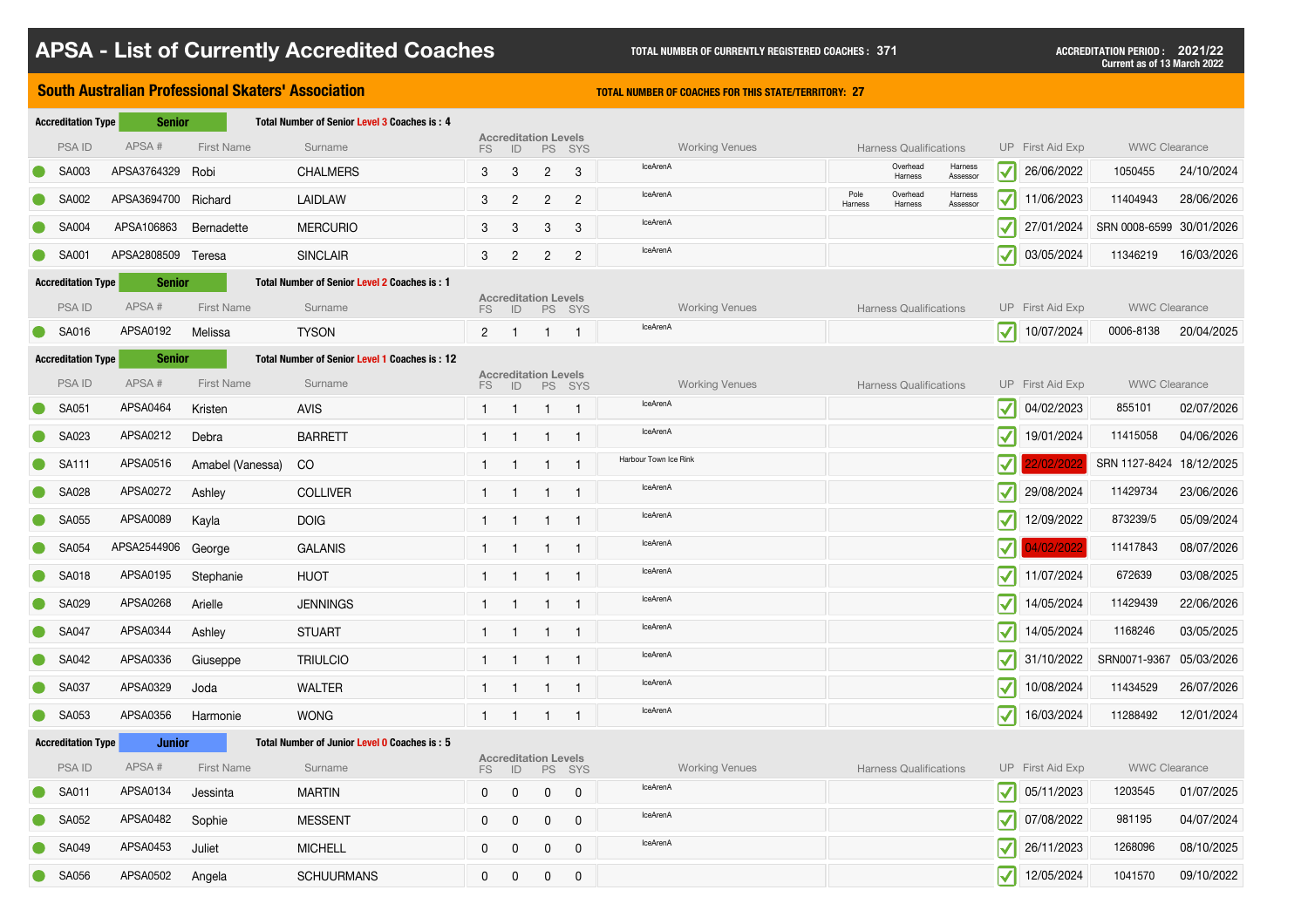|                                                                                              | <b>APSA - List of Currently Accredited Coaches</b> |                  |                   |                                                       |                |                                   |                |                | <b>TOTAL NUMBER OF CURRENTLY REGISTERED COACHES: 371</b> | 2021/22<br><b>ACCREDITATION PERIOD :</b><br><b>Current as of 13 March 2022</b> |                                        |                      |            |
|----------------------------------------------------------------------------------------------|----------------------------------------------------|------------------|-------------------|-------------------------------------------------------|----------------|-----------------------------------|----------------|----------------|----------------------------------------------------------|--------------------------------------------------------------------------------|----------------------------------------|----------------------|------------|
|                                                                                              | <b>SA019</b>                                       | APSA0204         | Alessandra        | <b>TRIULCIO</b>                                       | $\mathbf 0$    | $\overline{0}$                    | $\mathbf 0$    | $\overline{0}$ |                                                          |                                                                                |                                        | <b>ICN-150424</b>    | 20/06/2020 |
|                                                                                              | <b>Accreditation Type</b>                          | <b>Pending</b>   |                   | Total Number of Pending Level 1 Coaches is: 2         |                |                                   |                |                |                                                          |                                                                                |                                        |                      |            |
|                                                                                              | <b>PSA ID</b>                                      | APSA#            | <b>First Name</b> | Surname                                               | FS             | <b>Accreditation Levels</b><br>ID | <b>PS</b>      | SYS            | <b>Working Venues</b>                                    | <b>Harness Qualifications</b>                                                  | UP First Aid Exp                       | <b>WWC Clearance</b> |            |
|                                                                                              | <b>SA110</b>                                       | APSA3637660 Sean |                   | <b>ABRAM</b>                                          |                |                                   |                |                | <b>IceArenA</b>                                          |                                                                                | $\overline{\mathbf{v}}$<br>25/03/2022  | 963746               | 13/06/2022 |
|                                                                                              | <b>SA109</b>                                       | <b>APSA0252</b>  | Tremayne          | <b>BEVAN</b>                                          |                |                                   |                |                | <b>IceArenA</b>                                          |                                                                                | $\overline{\mathbf{v}'}$<br>06/03/2023 | 1034542A-01          | 29/06/2022 |
| <b>Accreditation Type</b><br><b>Pending</b><br>Total Number of Pending Level 0 Coaches is: 1 |                                                    |                  |                   |                                                       |                |                                   |                |                |                                                          |                                                                                |                                        |                      |            |
|                                                                                              | <b>PSAID</b>                                       | APSA#            | <b>First Name</b> | Surname                                               | FS.            | <b>Accreditation Levels</b><br>ID | <b>PS</b>      | SYS            | <b>Working Venues</b>                                    | <b>Harness Qualifications</b>                                                  | UP First Aid Exp                       | <b>WWC Clearance</b> |            |
|                                                                                              | <b>SA039</b>                                       | <b>APSA0333</b>  | <b>James</b>      | <b>MIN</b>                                            | $\overline{0}$ | $\overline{0}$                    | $\overline{0}$ | $\overline{0}$ | <b>IceArenA</b>                                          |                                                                                | /2021                                  | 1107242              | 24/01/2023 |
|                                                                                              | <b>Accreditation Type</b>                          | <b>Inactive</b>  |                   | Total Number of Inactive Level 1 Coaches is: 1        |                |                                   |                |                |                                                          |                                                                                |                                        |                      |            |
|                                                                                              | <b>PSAID</b>                                       | APSA#            | <b>First Name</b> | Surname                                               | FS             | <b>Accreditation Levels</b><br>ID |                | PS SYS         | <b>Working Venues</b>                                    | <b>Harness Qualifications</b>                                                  | UP First Aid Exp                       | <b>WWC Clearance</b> |            |
| $\bullet$                                                                                    | SA015                                              | <b>APSA0137</b>  | Rhianon           | <b>BARBER (REESE)</b>                                 |                |                                   |                | $-1$           |                                                          |                                                                                | $\boldsymbol{\mathcal{N}}$             |                      |            |
|                                                                                              | <b>Accreditation Type</b>                          | <b>Inactive</b>  |                   | <b>Total Number of Inactive Level 0 Coaches is: 1</b> |                |                                   |                |                |                                                          |                                                                                |                                        |                      |            |
|                                                                                              | <b>PSAID</b>                                       | APSA#            | <b>First Name</b> | Surname                                               | FS             | <b>Accreditation Levels</b><br>ID |                | PS SYS         | <b>Working Venues</b>                                    | <b>Harness Qualifications</b>                                                  | UP First Aid Exp                       | <b>WWC Clearance</b> |            |
|                                                                                              | <b>SA040</b>                                       | <b>APSA0334</b>  | Katie             | <b>NIMMO</b>                                          | $\overline{0}$ | $\overline{0}$                    | $\overline{0}$ | $\overline{0}$ |                                                          |                                                                                | $\overline{\mathbf{v}'}$               |                      |            |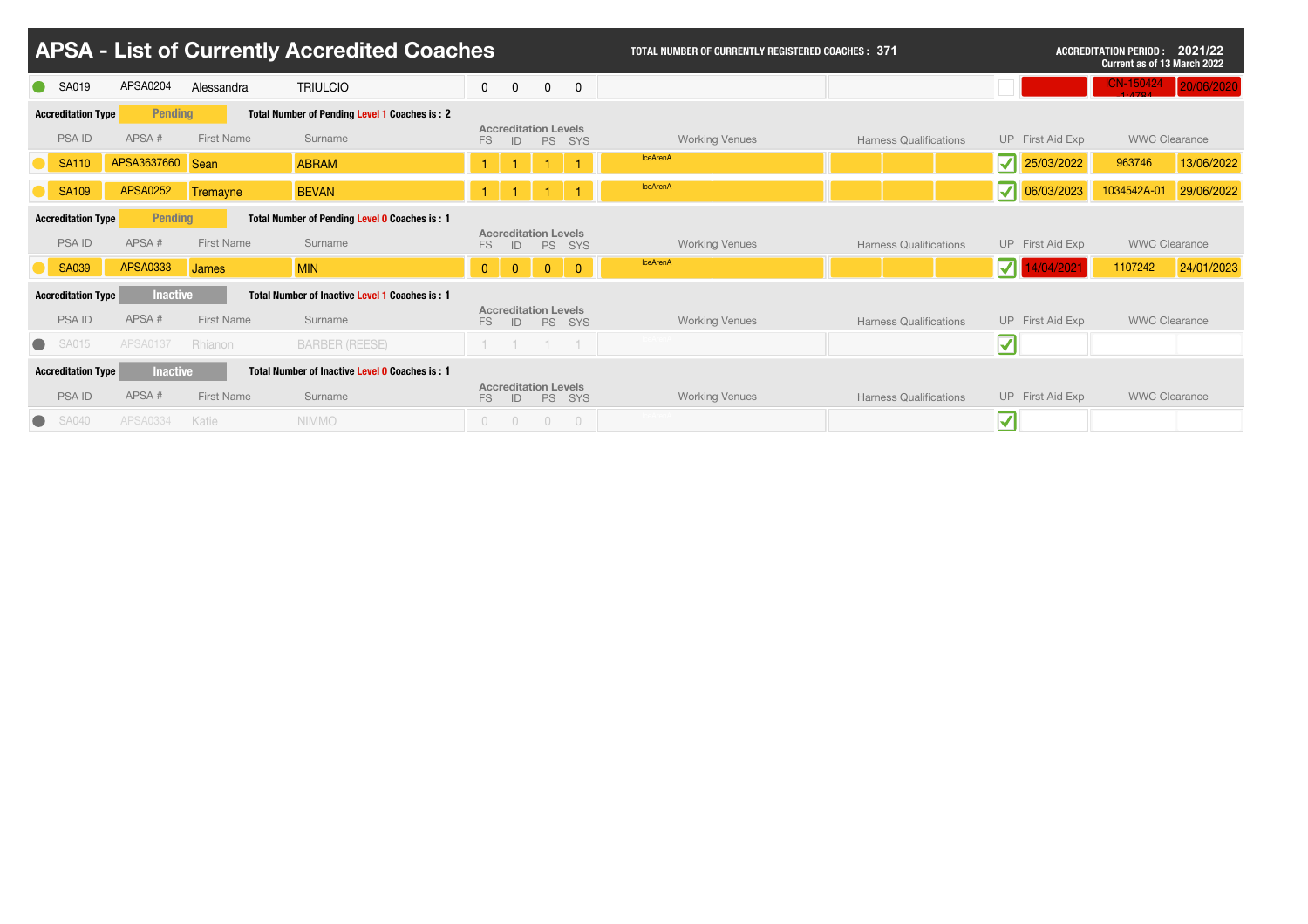| <b>APSA - List of Currently Accredited Coaches</b>                                                |                                                              | <b>TOTAL NUMBER OF CURRENTLY REGISTERED COACHES: 371</b>   | <b>ACCREDITATION PERIOD : 2021/22</b><br><b>Current as of 13 March 2022</b> |                                                |                         |  |
|---------------------------------------------------------------------------------------------------|--------------------------------------------------------------|------------------------------------------------------------|-----------------------------------------------------------------------------|------------------------------------------------|-------------------------|--|
| <b>TAS coaches affiliated to VPSA</b>                                                             |                                                              | <b>TOTAL NUMBER OF COACHES FOR THIS STATE/TERRITORY: 4</b> |                                                                             |                                                |                         |  |
| <b>Accreditation Type</b><br><b>Senior</b><br>Total Number of Senior Level 2 Coaches is: 1        |                                                              |                                                            |                                                                             |                                                |                         |  |
| APSA#<br><b>PSAID</b><br><b>First Name</b><br>Surname                                             | <b>Accreditation Levels</b><br><b>PS</b><br>SYS<br>FS.<br>ID | <b>Working Venues</b>                                      | <b>Harness Qualifications</b>                                               | UP First Aid Exp                               | <b>WWC Clearance</b>    |  |
| APSA0033<br><b>C</b> TAS001<br>Oxana<br><b>ANICHKINA</b>                                          | $\overline{2}$                                               | Glenorchy Ice Rink<br>IceHQ                                | Overhead<br>Pole<br>Harness<br>Harness                                      | $\vert \blacktriangledown \vert$<br>03/05/2024 | 09/12/2023<br>364728907 |  |
| <b>Senior</b><br><b>Accreditation Type</b><br><b>Total Number of Senior Level 1 Coaches is: 2</b> |                                                              |                                                            |                                                                             |                                                |                         |  |
| APSA#<br><b>PSAID</b><br><b>First Name</b><br>Surname                                             | <b>Accreditation Levels</b><br>PS SYS<br>FS<br>ID            | <b>Working Venues</b>                                      | <b>Harness Qualifications</b>                                               | UP First Aid Exp                               | <b>WWC Clearance</b>    |  |
| C TAS009<br>APSA0213<br><b>BUTCHART (MAY)</b><br>Joanna                                           |                                                              | Glenorchy Ice Rink                                         |                                                                             | $\vert \mathcal{N} \vert$<br>30/06/2024        | 13/08/2022<br>846927614 |  |
| APSA0304<br>C TAS011<br><b>PAILTHORPE</b><br>Amy                                                  |                                                              | Glenorchy Ice Rink                                         |                                                                             | 17/09/2023<br>$\blacktriangledown$             | 13/04/2026<br>361137441 |  |
| <b>Accreditation Type</b><br><b>Junior</b><br>Total Number of Junior Level 0 Coaches is: 1        |                                                              |                                                            |                                                                             |                                                |                         |  |
| APSA#<br><b>PSAID</b><br><b>First Name</b><br>Surname                                             | <b>Accreditation Levels</b><br>FS.<br><b>PS</b><br>SYS<br>ID | <b>Working Venues</b>                                      | <b>Harness Qualifications</b>                                               | UP First Aid Exp                               | <b>WWC Clearance</b>    |  |
| <b>APSA0157</b><br><b>TAS004</b><br><b>GENTILE</b><br>Abigail                                     | $\overline{0}$<br>$\overline{0}$<br>$\mathbf 0$<br>$\Omega$  | Glenorchy Ice Rink                                         |                                                                             | 29/06/2022<br>$\blacktriangledown$             | 14/03/2026<br>680574761 |  |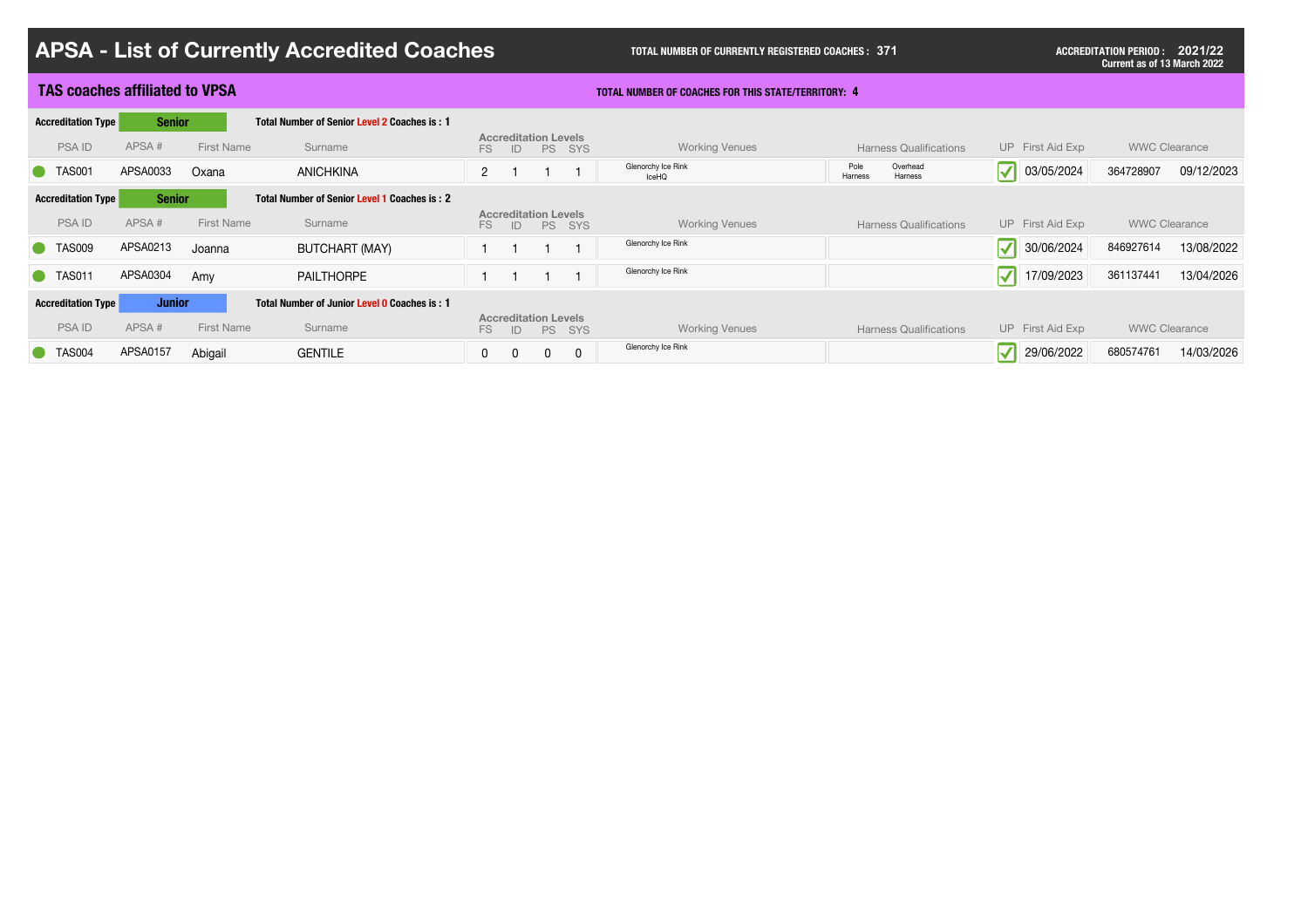|                            | <b>Victorian Professional Skaters' Association</b> |                   |                                               |                |                                   | <b>TOTAL NUMBER OF COACHES FOR THIS STATE/TERRITORY: 53</b> |                |                                                         |                                        |                                |                        |                      |            |  |  |  |
|----------------------------|----------------------------------------------------|-------------------|-----------------------------------------------|----------------|-----------------------------------|-------------------------------------------------------------|----------------|---------------------------------------------------------|----------------------------------------|--------------------------------|------------------------|----------------------|------------|--|--|--|
| <b>Accreditation Type</b>  | <b>Senior</b>                                      |                   | Total Number of Senior Level 3 Coaches is: 2  |                |                                   |                                                             |                |                                                         |                                        |                                |                        |                      |            |  |  |  |
| <b>PSAID</b>               | APSA#                                              | <b>First Name</b> | Surname                                       | FS             | <b>Accreditation Levels</b><br>ID | <b>PS</b>                                                   | SYS            | <b>Working Venues</b>                                   | <b>Harness Qualifications</b>          |                                | UP First Aid Exp       | <b>WWC Clearance</b> |            |  |  |  |
| <b>VIC062</b>              | APSA30549                                          | Robyn             | <b>BURLEY</b>                                 | 3 <sup>°</sup> | 3                                 | 3 <sup>°</sup>                                              | $\mathbf{3}$   |                                                         |                                        | $\vert\bm{\surd}\vert\vert$    | 06/11/2021             | 1105951A-01          | 28/08/2022 |  |  |  |
| VIC006                     | APSA30168                                          | Lee               | <b>CHAPLIN (EDWARDS)</b>                      | 3 <sup>1</sup> | $3^{\circ}$                       | 3 <sup>°</sup>                                              | $\mathbf{3}$   | O'Brien Icehouse<br>Olympic Ice Skating Centre          |                                        | $\mathbf{V}$ $\mathbf{I}$      | 22/11/2021             | 02168558-03          | 30/07/2024 |  |  |  |
| <b>Accreditation Type</b>  | <b>Senior</b>                                      |                   | Total Number of Senior Level 2 Coaches is: 10 |                |                                   |                                                             |                |                                                         |                                        |                                |                        |                      |            |  |  |  |
| <b>PSAID</b>               | APSA#                                              | <b>First Name</b> | Surname                                       | FS.            | <b>Accreditation Levels</b><br>ID |                                                             | PS SYS         | <b>Working Venues</b>                                   | <b>Harness Qualifications</b>          |                                | UP First Aid Exp       | <b>WWC Clearance</b> |            |  |  |  |
| VIC064                     | APSA3722792 Renee                                  |                   | <b>BADCOCK</b>                                | 2 <sup>1</sup> |                                   |                                                             |                | Glenorchy Ice Rink                                      |                                        | $\vert \mathcal{V} \vert$      | 21/12/2024             | 007988413            | 30/04/2026 |  |  |  |
| VIC003                     | APSA0039                                           | Dorothy           | <b>BISSET</b>                                 | $2^{\circ}$    | $\overline{2}$                    |                                                             |                | O'Brien Icehouse                                        |                                        | $ \boldsymbol{\mathcal{N}} $   | 27/11/2023             | 02138592-03          | 25/01/2025 |  |  |  |
| VIC048                     | APSA0210                                           | Melanie           | <b>CARRINGTON</b>                             | 2 <sup>1</sup> |                                   |                                                             |                | O'Brien Icehouse                                        |                                        | $ \boldsymbol{\mathcal{N}} $   | 19/06/2023             | 03861110-02          | 14/03/2023 |  |  |  |
| <b>VIC060</b>              | APSA2732178 Michelle                               |                   | <b>COETZEE</b>                                |                |                                   |                                                             | $\overline{2}$ |                                                         |                                        | $\blacktriangledown$           | 19/10/2023             | 0533063A-02          | 28/10/2025 |  |  |  |
| VIC046                     | APSA0188                                           | <b>Brian</b>      | <b>DUCKWORTH</b>                              | 2 <sup>1</sup> |                                   |                                                             |                | O'Brien Icehouse                                        | Pole<br>Overhead<br>Harness<br>Harness | $\vert\blacktriangledown\vert$ | 19/06/2023             | 03218381-02          | 05/11/2022 |  |  |  |
| <b>VIC023</b>              | APSA2420426 Cameron                                |                   | <b>MEDHURST</b>                               | 2 <sup>1</sup> |                                   |                                                             |                | O'Brien Icehouse<br>Canterbury Olympic Ice Rink         |                                        | $\vert\blacktriangledown\vert$ | 27/10/2023             | 03693780-02          | 17/08/2022 |  |  |  |
| VIC024                     | APSA0095                                           | Adele             | <b>MORRISON</b>                               | $2^{\circ}$    |                                   |                                                             |                | O'Brien Icehouse<br>IceHQ                               |                                        | $\vert \mathcal{V} \vert$      | 15/11/2024             | 03163016-03          | 01/07/2026 |  |  |  |
| VIC017                     | APSA2472736 Mikhail                                |                   | <b>VAZHENIN</b>                               | $\mathbf{2}$   | $\overline{2}$                    | $\overline{2}$                                              | $\overline{2}$ | O'Brien Icehouse                                        |                                        | $\vert \mathcal{V} \vert$      | 1/12/2021              | 02462736-03          | 14/07/2025 |  |  |  |
| VIC018                     | APSA2472747 Svetlana                               |                   | <b>VAZHENIN</b>                               | $2^{\circ}$    | $\overline{2}$                    | $\overline{2}$                                              | $\overline{2}$ | O'Brien Icehouse                                        | Overhead<br>Harness                    |                                | 1/12/2021              | 02462735-03          | 14/07/2025 |  |  |  |
| $\bullet$ VIC004           | APSA3764384 Amber                                  |                   | <b>WILLIAMS</b>                               | 2 <sup>1</sup> |                                   |                                                             | $\overline{2}$ |                                                         |                                        | $ \boldsymbol{\mathcal{N}} $   | 05/11/2024             | 04288281-02          | 25/06/2023 |  |  |  |
| <b>Accreditation Type</b>  | <b>Senior</b>                                      |                   | Total Number of Senior Level 1 Coaches is: 19 |                |                                   |                                                             |                |                                                         |                                        |                                |                        |                      |            |  |  |  |
| <b>PSAID</b>               | APSA#                                              | <b>First Name</b> | Surname                                       | FS             | <b>Accreditation Levels</b><br>ID | PS SYS                                                      |                | <b>Working Venues</b>                                   | <b>Harness Qualifications</b>          |                                | UP First Aid Exp       | <b>WWC Clearance</b> |            |  |  |  |
| VIC001                     | APSA1366416 Kerri-Lea                              |                   | <b>ALLEN</b>                                  |                |                                   |                                                             |                | Olympic Ice Skating Centre<br>IceHQ                     |                                        | $\blacktriangledown$           | 19/02/2023             | 02513232-03          | 14/07/2025 |  |  |  |
| VIC027                     | APSA0139                                           | Amy               | <b>BRUNDA</b>                                 |                |                                   |                                                             |                | IceHQ<br>O'Brien Icehouse<br>Olympic Ice Skating Centre |                                        |                                | 28/06/202 <sup>-</sup> | 0357247A-02          | 23/03/2025 |  |  |  |
| <b>VIC008</b>              | APSA3775256 Andrea                                 |                   | <b>ELSWORTH</b>                               |                |                                   |                                                             |                | Olympic Ice Skating Centre                              |                                        | $ \boldsymbol{\mathcal{N}} $   | 06/11/2024             | 00717447-03          | 28/02/2023 |  |  |  |
| VIC031                     | APSA0143                                           | Lisa              | <b>GULLEY</b>                                 |                |                                   |                                                             |                |                                                         |                                        |                                | 8/01/2022              | 2153197A-01          | 15/03/2026 |  |  |  |
| <b>VIC032</b>              | APSA0144                                           | Eliza             | <b>HALL</b>                                   |                |                                   |                                                             |                | O'Brien Icehouse<br>IceHQ                               |                                        | $\blacktriangledown$           | 16/11/2022             | 0956907A-01          | 23/03/2022 |  |  |  |
| VIC010                     | APSA3850103 Mark                                   |                   | <b>HOCHMANN</b>                               |                |                                   |                                                             |                | O'Brien Icehouse<br>IceHQ                               | Pole<br>Overhead<br>Harness<br>Harness | $\vert\blacktriangledown\vert$ | 23/12/2023             | 01750317-03          | 18/05/2024 |  |  |  |
| <b>VIC055</b>              | APSA0302                                           | Olivia            | <b>JOHNSTONE</b>                              |                |                                   |                                                             |                | IceHQ<br>O'Brien Icehouse                               |                                        | $\vert\blacktriangledown\vert$ | 06/06/2024             | 0599231A-02          | 04/02/2026 |  |  |  |
| <b>VIC051</b><br>$\bullet$ | APSA0277                                           | Michael           | <b>KHO</b>                                    |                |                                   |                                                             |                | O'Brien Icehouse<br>Olympic Ice Skating Centre<br>IceHQ |                                        | $\blacktriangledown$           | 04/03/2024             | 0238378A-01          | 07/10/2024 |  |  |  |
| VIC011                     | APSA3741083 Karolina                               |                   | <b>KORFANTY</b>                               |                |                                   |                                                             |                |                                                         |                                        | $\vert\bm{\checkmark}\vert$    | 09/11/2023             | 00272845-03          | 12/07/2022 |  |  |  |
| <b>VIC035</b>              | APSA0147                                           | Owen              | <b>MATTHEWS</b>                               |                |                                   |                                                             |                | O'Brien Icehouse<br>IceHQ                               |                                        | $\vert\blacktriangledown\vert$ | 13/11/2023             | 03265301-03          | 07/11/2026 |  |  |  |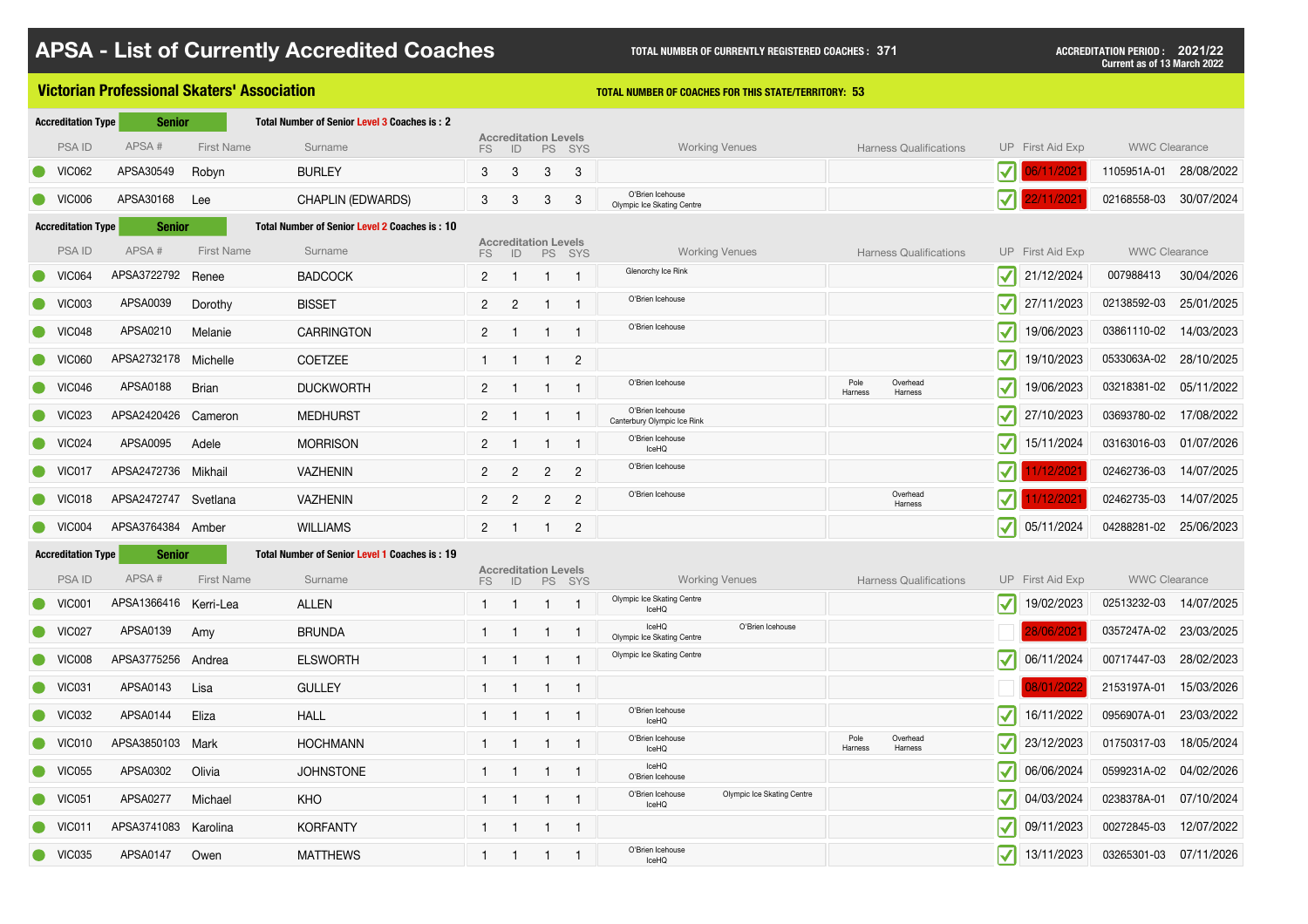|                            | <b>APSA - List of Currently Accredited Coaches</b> |                   | <b>TOTAL NUMBER OF CURRENTLY REGISTERED COACHES: 371</b> |                |                                   |                |                |                                                       |                               | <b>ACCREDITATION PERIOD: 2021/22</b><br><b>Current as of 13 March 2022</b> |                       |                        |            |  |
|----------------------------|----------------------------------------------------|-------------------|----------------------------------------------------------|----------------|-----------------------------------|----------------|----------------|-------------------------------------------------------|-------------------------------|----------------------------------------------------------------------------|-----------------------|------------------------|------------|--|
| VIC013                     | APSA188643                                         | Justine           | <b>PARAGREEN</b>                                         |                |                                   |                |                |                                                       |                               | V                                                                          | 2/10/202 <sup>.</sup> | 03314802-02            | 10/01/2022 |  |
| VIC014                     | APSA29760                                          | Wilhelm (Billy)   | <b>SCHOBER</b>                                           |                |                                   |                |                | Olympic Ice Skating Centre<br>IceHQ                   |                               | $ \boldsymbol{\mathcal{N}} $                                               | 21/12/2024            | 01657365-03            | 21/01/2025 |  |
| $\bullet$ VIC025           | APSA0094                                           | Simone            | <b>SHEEHAN</b>                                           |                |                                   |                |                |                                                       |                               |                                                                            |                       | 03318102-02            | 20/10/2021 |  |
| <b>VIC063</b>              | APSA0461                                           | Lotta             | <b>SIEKKINEN</b>                                         |                |                                   |                |                | IceHQ<br>Olympic Ice Skating Centre                   |                               | $ \boldsymbol{\mathcal{N}} $                                               | 09/04/2023            | 1201633A-01            | 11/12/2022 |  |
| <b>VIC069</b>              | <b>APSA0508</b>                                    | Ally              | <b>WALSH</b>                                             |                |                                   |                |                | O'Brien Icehouse                                      |                               | $\vert \blacktriangledown \vert$                                           | 27/07/2023            | 1346944A-01            | 07/05/2023 |  |
| VIC042                     | APSA0154                                           | Ellen             | <b>WALSH</b>                                             |                |                                   |                |                | O'Brien Icehouse                                      |                               | $\vert\blacktriangledown\vert$                                             | 07/11/2024            | 03239676-02            | 19/01/2022 |  |
| <b>VIC019</b>              | APSA3874600 Mandy                                  |                   | <b>WOETZEL</b>                                           |                |                                   |                |                | <b>Olympic Ice Skating Centre</b>                     |                               | $\vert\blacktriangledown\vert$                                             | 29/08/2022            | 01657361-04            | 16/10/2024 |  |
| $\bullet$ VIC043           | APSA0155                                           | Rachel            | <b>WOOD</b>                                              |                | - 1                               | -1             |                | IceHQ                                                 |                               | $\vert\blacktriangledown\vert$                                             | 02/11/2022            | 02677705-03            | 21/01/2026 |  |
| VIC044                     | APSA0156                                           | Georgia           | <b>WOODERSON</b>                                         |                |                                   |                |                | O'Brien Icehouse<br>IceHQ                             |                               | $ \boldsymbol{\mathcal{N}} $                                               | 11/12/2023            | 0622097A-02            | 01/03/2026 |  |
| <b>Accreditation Type</b>  | <b>Junior</b>                                      |                   | Total Number of Junior Level 0 Coaches is: 8             |                |                                   |                |                |                                                       |                               |                                                                            |                       |                        |            |  |
| <b>PSAID</b>               | APSA#                                              | <b>First Name</b> | Surname                                                  | FS             | <b>Accreditation Levels</b><br>ID |                | PS SYS         | <b>Working Venues</b>                                 | <b>Harness Qualifications</b> |                                                                            | UP First Aid Exp      | <b>WWC Clearance</b>   |            |  |
| <b>VIC033</b>              | APSA0145                                           | Rachel            | <b>INGHAM</b>                                            | $\mathbf{0}$   | $\mathbf{0}$                      | $\mathbf 0$    | $\overline{0}$ | O'Brien Icehouse                                      |                               |                                                                            |                       | 0729660A-01            | 16/06/2021 |  |
| <b>VIC066</b>              | APSA0466                                           | Tahlia            | <b>KLOPROGGE</b>                                         | $\mathbf{0}$   | $\mathbf{0}$                      | 0              | $\mathbf 0$    | O'Brien Icehouse                                      |                               | $\blacktriangledown$                                                       | 09/12/2022            | 04120829-02            | 14/03/2023 |  |
| VIC045                     | APSA0160                                           | Danielle          | <b>PYATT</b>                                             | 0              | $\mathbf 0$                       | 0              |                | O'Brien Icehouse                                      |                               | ا د<br>$\blacktriangledown$                                                |                       | 02138636-02            | 22/03/2025 |  |
| VIC057                     | APSA0306                                           | <b>Brenton</b>    | <b>REID</b>                                              | $\mathbf 0$    | $\overline{0}$                    | $\mathbf 0$    | $\overline{0}$ | O'Brien Icehouse                                      |                               | $\bm{\triangledown}$ ll                                                    | 7/07/2020             | 0347551A-02 27/03/2025 |            |  |
| <b>VIC058</b>              | APSA0307                                           | Shea              | <b>RUTZOU</b>                                            | $\mathbf{0}$   | $\mathbf 0$                       | $\mathbf 0$    | $\mathbf 0$    | O'Brien Icehouse                                      |                               | $\vert\blacktriangledown\vert$                                             | 12/11/2022            | 1021773A-01            | 06/06/2022 |  |
| VIC067                     | APSA0467                                           | Elektra           | <b>SCHUBERT</b>                                          | $\mathbf 0$    | $\overline{0}$                    | $\mathbf 0$    | $\mathbf 0$    | O'Brien Icehouse                                      |                               | $ \boldsymbol{\mathcal{N}} $                                               | 04/01/2025            | 0393515A-02            | 27/04/2025 |  |
| <b>NSW312</b>              | APSA0503                                           | Emma              | <b>SIMONS</b>                                            | $\mathbf{0}$   | $\mathbf 0$                       | $\mathbf 0$    | $\overline{0}$ |                                                       |                               | $\vert \mathcal{J} \vert \vert$                                            | 2/11/2021             | 1701273A-01            | 03/06/2024 |  |
| VIC072                     | APSA0528                                           | Emily             | <b>YE</b>                                                | $\mathbf 0$    | $\overline{0}$                    | $\mathbf 0$    | $\overline{0}$ |                                                       |                               | $\vert \mathcal{V} \vert$                                                  | 29/01/2025            | 2137828A-01            | 26/02/2026 |  |
| <b>Accreditation Type</b>  | <b>Pending</b>                                     |                   | Total Number of Pending Level 0 Coaches is: 2            |                |                                   |                |                |                                                       |                               |                                                                            |                       |                        |            |  |
| <b>PSAID</b>               | APSA#                                              | <b>First Name</b> | Surname                                                  | FS             | <b>Accreditation Levels</b><br>ID | <b>PS</b>      | SYS            | <b>Working Venues</b>                                 | <b>Harness Qualifications</b> |                                                                            | UP First Aid Exp      | <b>WWC Clearance</b>   |            |  |
| <b>VIC070</b>              | <b>APSA0519</b>                                    | <b>Jasmine</b>    | <b>HARRISON</b>                                          | $\mathbf{0}$   | $\overline{0}$                    | $\mathbf{0}$   | $\overline{0}$ | O'Brien Icehouse<br><b>Olympic Ice Skating Centre</b> |                               | $\vert \mathcal{V} \vert$                                                  | 04/09/2024            | 2256745A-01            | 28/07/2026 |  |
| <b>VIC071</b>              | <b>APSA0520</b>                                    | Kate              | <b>MAY</b>                                               | $\mathbf{0}$   | $\overline{0}$                    | $\overline{0}$ | $\overline{0}$ | O'Brien Icehouse<br><b>Olympic Ice Skating Centre</b> |                               | $ \boldsymbol{\mathcal{N}} $                                               | 04/09/2024            | 2256357A-01            | 28/07/2026 |  |
| <b>Accreditation Type</b>  | <b>Inactive</b>                                    |                   | Total Number of Inactive Level 2 Coaches is: 3           |                |                                   |                |                |                                                       |                               |                                                                            |                       |                        |            |  |
| <b>PSAID</b>               | APSA#                                              | <b>First Name</b> | Surname                                                  | FS.            | <b>Accreditation Levels</b><br>ID |                | PS SYS         | <b>Working Venues</b>                                 | <b>Harness Qualifications</b> |                                                                            | UP First Aid Exp      | <b>WWC Clearance</b>   |            |  |
| VIC005<br>$\bullet$        | <b>APSA22579</b>                                   | Trevor            | <b>BUSSEY</b>                                            | $\overline{2}$ | $\overline{2}$                    | $\overline{2}$ | $\overline{2}$ |                                                       |                               |                                                                            |                       |                        |            |  |
| VIC009                     | <b>APSA0004</b>                                    | Katherine         | <b>FIRKIN</b>                                            | $2^{\circ}$    |                                   |                |                |                                                       |                               | $\blacktriangledown$                                                       |                       | 0422738A-01            | 16/06/2020 |  |
| <b>VIC012</b><br>$\bullet$ | APSA21498                                          | Russell           | <b>MARSHALL</b>                                          | $2^{\circ}$    | $\overline{2}$                    | $\overline{2}$ | $\overline{2}$ |                                                       |                               |                                                                            |                       |                        |            |  |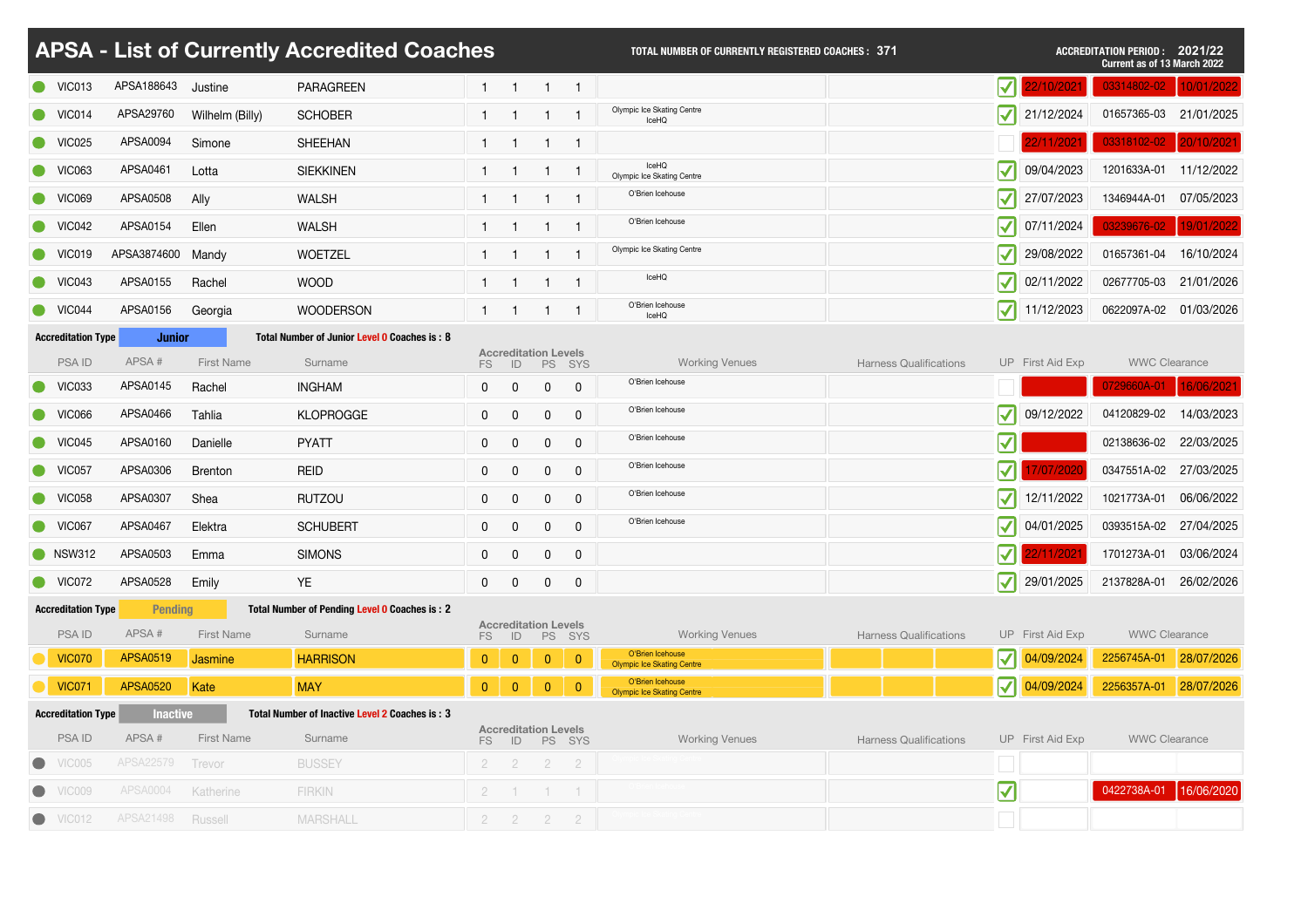| <b>Accreditation Type</b> | <b>Inactive</b>      |                             | Total Number of Inactive Level 1 Coaches is: 3 |                |                          |                                          |                          |                       |                               |                           |                      |
|---------------------------|----------------------|-----------------------------|------------------------------------------------|----------------|--------------------------|------------------------------------------|--------------------------|-----------------------|-------------------------------|---------------------------|----------------------|
| <b>PSAID</b>              | APSA#                | <b>First Name</b>           | Surname                                        | FS             |                          | <b>Accreditation Levels</b><br>ID PS SYS |                          | <b>Working Venues</b> | <b>Harness Qualifications</b> | UP First Aid Exp          | <b>WWC Clearance</b> |
| $\bullet$<br>VIC007       |                      | APSA3851729 Ka Wai (Norris) | CHOI                                           |                |                          |                                          |                          |                       |                               | $\blacktriangledown$      |                      |
| $\bullet$<br>VIC022       | <b>APSA0083</b>      | Svetlana                    | <b>MASKEVICH</b>                               |                |                          |                                          |                          |                       |                               |                           |                      |
| VICO16                    | APSA1876208 Michelle |                             | <b>TAYLOR</b>                                  |                |                          |                                          |                          |                       |                               |                           |                      |
| <b>Accreditation Type</b> | <b>Inactive</b>      |                             | Total Number of Inactive Level 0 Coaches is: 6 |                |                          |                                          |                          |                       |                               |                           |                      |
| <b>PSAID</b>              | APSA#                | <b>First Name</b>           | Surname                                        | FS             | ID                       | <b>Accreditation Levels</b>              | PS SYS                   | <b>Working Venues</b> | <b>Harness Qualifications</b> | UP First Aid Exp          | <b>WWC Clearance</b> |
| VICO28                    | <b>APSA0140</b>      | Rebecca                     | CAHILL                                         | $\overline{0}$ | $\overline{0}$           | $\overline{0}$                           | $\overline{0}$           |                       |                               |                           |                      |
| $\bullet$<br>VIC065       | <b>APSA0465</b>      | Rhiannon                    | <b>ELSWORTH</b>                                | $\overline{0}$ | $\bigcirc$               | $\overline{0}$                           | $\bigcirc$               |                       |                               |                           |                      |
| $\bullet$ VIC054          | APSA0301             | Sophie                      | <b>HOUGHTON</b>                                | $\overline{0}$ | $\bigcirc$               | $\overline{0}$                           | $\bigcirc$               |                       |                               |                           |                      |
| $\bullet$<br>VIC052       | <b>APSA0290</b>      | Vanessa                     | <b>MCMULLEN</b>                                | $\overline{0}$ | $\overline{\phantom{0}}$ | $\overline{\phantom{0}}$                 | $\overline{\phantom{0}}$ |                       |                               |                           |                      |
| $\bullet$<br>VIC053       | <b>APSA0300</b>      | Katherin                    | <b>MOLNAR (CALDWELL)</b>                       | $\circ$        | $\overline{0}$           | $\overline{0}$                           | $\overline{\phantom{0}}$ |                       |                               | $\bm{\blacktriangledown}$ |                      |
| $\bullet$<br>VIC068       | <b>APSA0509</b>      | Juan Camilo                 | <b>YUSTI</b>                                   | $0\qquad 0$    |                          | $\bigcirc$                               | $\overline{0}$           |                       |                               |                           |                      |

| <b>Harness Qualifications</b> | UP First Aid Exp | <b>WWC Clearance</b> |  |
|-------------------------------|------------------|----------------------|--|
|                               |                  |                      |  |
|                               |                  |                      |  |
|                               |                  |                      |  |
|                               |                  |                      |  |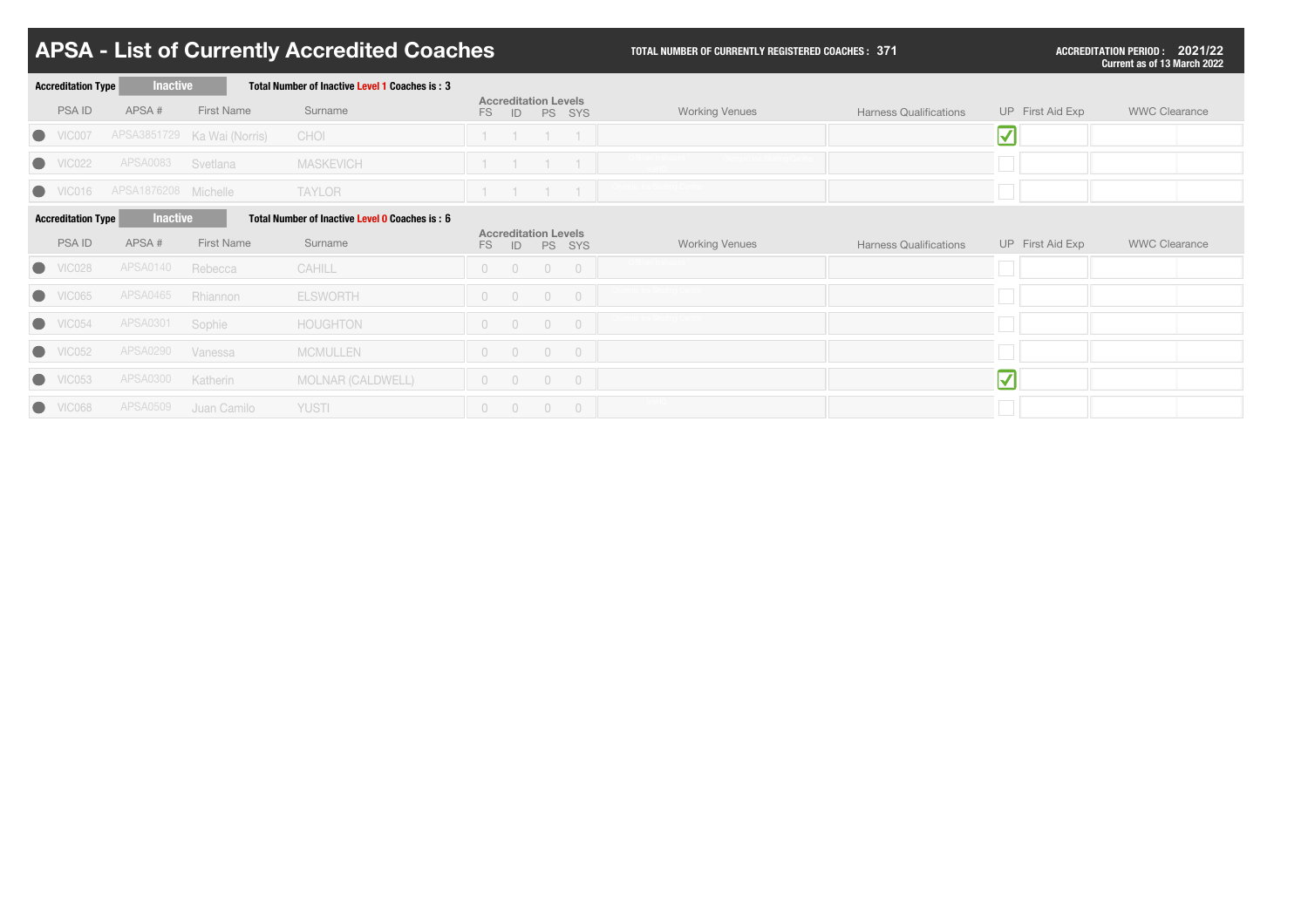### **Western Australian Professional Skaters' Association TELL AUGLES TOTAL NUMBER OF COACHES FOR THIS STATE/TERRITORY: 44**

| <b>Accreditation Type</b> | <b>Senior</b>     |                   | Total Number of Senior Level 2 Coaches is: 8  |                |                                   |                 |                |                                                           |                 |                               |                                                              |                  |         |                      |
|---------------------------|-------------------|-------------------|-----------------------------------------------|----------------|-----------------------------------|-----------------|----------------|-----------------------------------------------------------|-----------------|-------------------------------|--------------------------------------------------------------|------------------|---------|----------------------|
| <b>PSAID</b>              | APSA#             | <b>First Name</b> | Surname                                       | FS             | <b>Accreditation Levels</b><br>ID |                 | PS SYS         | <b>Working Venues</b>                                     |                 | <b>Harness Qualifications</b> |                                                              | UP First Aid Exp |         | <b>WWC Clearance</b> |
| <b>WA001</b>              | APSA0071          | Jane              | <b>ASHWORTH</b>                               | $2^{\circ}$    | $\overline{\mathbf{1}}$           | $\overline{1}$  |                | Cockburn Ice Arena                                        |                 |                               | $\vert \blacktriangledown \vert$                             | 22/01/2023       | 994265  | 17/01/2024           |
| <b>WA003</b>              | APSA2830199       | Evgueni           | <b>BOROUNOV</b>                               | $\mathbf{2}$   | $\overline{2}$                    |                 |                | Cockburn Ice Arena                                        | Pole<br>Harness | Overhead<br>Harness           | $ \boldsymbol{\mathcal{N}} $                                 | 28/07/2024       | 1274228 | 17/04/2022           |
| <b>WA004</b>              | APSA0016          | Maria             | <b>BOROUNOV</b>                               | $2^{\circ}$    | $\overline{2}$                    |                 |                | Cockburn Ice Arena                                        |                 |                               | $ \boldsymbol{\mathcal{N}} $                                 | 07/07/2024       | 1278543 | 10/05/2022           |
| <b>WA027</b>              | APSA0125          | Danielle          | <b>BROUGHTON</b>                              |                |                                   |                 | $\overline{2}$ | Cockburn Ice Arena                                        |                 |                               | $ \boldsymbol{\mathcal{N}} $                                 | 06/07/2024       | 1084432 | 15/06/2024           |
| <b>WA009</b>              | APSA2165191       | Valentin          | <b>KADZEVITCH</b>                             | 2 <sup>1</sup> | $\overline{2}$                    | $2^{\circ}$     | $\overline{2}$ | Perth Ice Arena                                           | Pole<br>Harness | Overhead<br>Harness           | $ \boldsymbol{\mathcal{N}} $                                 | 17/05/2023       | 641761  | 07/01/2025           |
| <b>WA034</b>              | APSA0126          | Ashlynn           | <b>MACLELLAN</b>                              |                | $\blacksquare$                    | $\leq$ 1 $\geq$ | $2^{\circ}$    | Cockburn Ice Arena                                        |                 |                               | $ \boldsymbol{\mathcal{N}} $                                 | 06/07/2024       | 1157733 | 17/01/2022           |
| <b>WA015</b>              | APSA3813515 Jane  |                   | <b>REYNOLDS</b>                               | $2^{\circ}$    | $\blacksquare$                    |                 |                | Cockburn Ice Arena                                        |                 |                               | $ \boldsymbol{\checkmark} $                                  | 21/08/2022       | 1243562 | 10/02/2025           |
| WA018                     | APSA2165205 Irina |                   | <b>STAVROVSKAIA</b>                           | $\overline{2}$ | $\overline{2}$                    | $2^{\circ}$     | $\overline{2}$ | Perth Ice Arena                                           |                 |                               | $ \boldsymbol{\checkmark} $                                  | 17/05/2023       | 641759  | 18/01/2025           |
| <b>Accreditation Type</b> | <b>Senior</b>     |                   | Total Number of Senior Level 1 Coaches is: 19 |                |                                   |                 |                |                                                           |                 |                               |                                                              |                  |         |                      |
| <b>PSAID</b>              | APSA#             | <b>First Name</b> | Surname                                       | FS             | <b>Accreditation Levels</b><br>ID |                 | PS SYS         | <b>Working Venues</b>                                     |                 | <b>Harness Qualifications</b> |                                                              | UP First Aid Exp |         | <b>WWC Clearance</b> |
| <b>WA056</b>              | APSA0243          | Courtney          | <b>BALAAM</b>                                 |                | $\mathbf{1}$                      |                 |                | Cockburn Ice Arena                                        |                 |                               | $ \boldsymbol{\checkmark} $                                  | 18/09/2023       | 2114652 | 04/10/2023           |
| <b>WA002</b>              | APSA3813526 John  |                   | <b>BONNY</b>                                  |                |                                   |                 |                | Cockburn Ice Arena                                        |                 |                               | $ \boldsymbol{\mathcal{N}} $                                 | 22/08/2022       | 1411954 | 03/08/2023           |
| <b>WA045</b>              | APSA0238          | Debbie            | <b>DACK</b>                                   |                |                                   |                 |                | Cockburn Ice Arena                                        |                 |                               | $ \boldsymbol{\mathcal{N}} $                                 | 06/07/2024       | 2099305 | 07/04/2023           |
| <b>WA005</b>              | APSA0070          | Natalie           | <b>FARDELLA</b>                               |                |                                   |                 |                | Cockburn Ice Arena                                        |                 |                               | $\overline{\phantom{0}}$<br>$\vert \blacktriangledown \vert$ | 04/02/2023       | 968936  | 19/11/2023           |
| <b>WA050</b>              | APSA0247          | <b>Brianna</b>    | <b>FLEAY</b>                                  |                | $\blacksquare$                    | $\overline{1}$  |                | Cockburn Ice Arena                                        |                 |                               | $ \boldsymbol{\checkmark} $                                  | 27/07/2024       | 2516365 | 02/02/2022           |
| <b>WA049</b>              | APSA0244          | Caroline          | <b>JAMIESON</b>                               |                |                                   |                 |                | Xtreme Ice Arena                                          |                 |                               | $ \boldsymbol{\checkmark} $                                  | 22/01/2023       | 2064956 | 27/02/2023           |
| <b>WA020</b><br>$\bullet$ | APSA0069          | Kelley            | MCCARTHY (WATSON)                             |                |                                   |                 |                | Cockburn Ice Arena                                        |                 |                               | $ \boldsymbol{\checkmark} $                                  | 22/04/2023       | 1358508 | 26/07/2022           |
| <b>WA057</b>              | APSA0237          | Kassandra         | <b>MCPHEE</b>                                 |                |                                   |                 |                | Xtreme Ice Arena                                          |                 |                               | $\vert\mathbf{V}\vert\vert$                                  | 30/12/2021       | 2870933 | 20/09/2023           |
| <b>WA047</b>              | APSA0249          | Celeste           | <b>MILNER</b>                                 |                |                                   |                 |                | Perth Ice Arena                                           |                 |                               | $\vert\vert\vert$                                            | 28/05/2021       | 1126237 | 22/07/2021           |
| WA028                     | APSA0127          | Rachel            | <b>NORMAN</b>                                 |                | $\overline{1}$                    | $\overline{1}$  |                | Cockburn Ice Arena                                        |                 |                               | $ \boldsymbol{\mathcal{N}} $                                 | 06/07/2024       | 1052664 | 04/07/2024           |
| <b>WA023</b>              | APSA0116          | Cindy             | PESTANA (DE QUINTAL)                          |                |                                   |                 |                | Cockburn Ice Arena                                        |                 |                               | $\vert \mathcal{V} \vert$                                    | 22/04/2021       | 1088545 | 16/06/2022           |
| <b>WA014</b>              | APSA3360294       | David             | <b>REYNOLDS</b>                               |                | -1                                | -1              |                | Cockburn Ice Arena                                        | Pole<br>Harness | Overhead<br>Harness           | Harness<br>$ \boldsymbol{\checkmark} $<br>Assessor           | 28/08/2022       | 1246984 | 11/02/2025           |
| <b>WA044</b>              | APSA0248          | Imogen            | <b>RIDOUT</b>                                 |                |                                   |                 |                | Cockburn Ice Arena                                        |                 |                               | $ \boldsymbol{\mathcal{N}} $                                 | 23/01/2023       | 2110655 | 23/04/2023           |
| <b>WA043</b>              | APSA0245          | Kristin           | <b>SECOLA</b>                                 |                |                                   |                 |                | Cockburn Ice Arena<br>Perth Ice Arena                     |                 |                               | $ \boldsymbol{\checkmark} $                                  | 23/01/2023       | 2109875 | 17/04/2023           |
| <b>WA016</b>              | APSA0068          | Judith            | <b>SKILLCORN</b>                              |                | $\overline{1}$                    | $\leq 1$        |                | Xtreme Ice Arena<br>Cockburn Ice Arena<br>Perth Ice Arena |                 |                               | $ \boldsymbol{\mathcal{N}} $                                 | 22/01/2023       | 865843  | 21/09/2023           |
| <b>WA070</b>              | APSA0511          | Taylor            | <b>THOMAS (KULPA)</b>                         |                |                                   | $\mathbf{1}$    |                | Cockburn Ice Arena                                        |                 |                               | $ \boldsymbol{\mathcal{N}} $                                 | 12/10/2024       | 3128643 | 06/12/2024           |